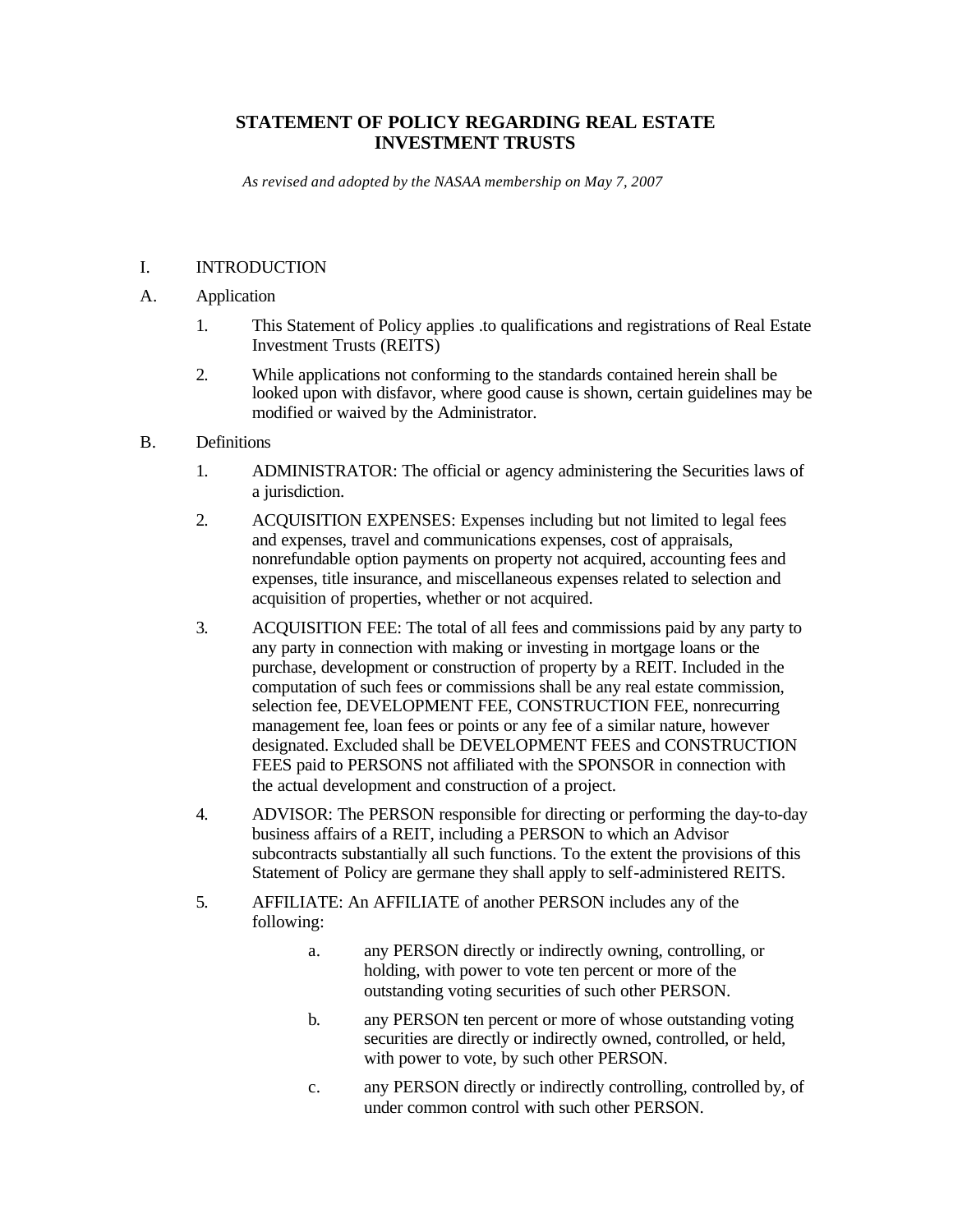- d. any executive officer, director, trustee or general partner of such other PERSON.
- e. any legal entity for which such PERSON acts as an executive officer, director, trustee or general partner.
- 6. AVERAGE INVESTED ASSETS: For any period the average of the aggregate book value of the assets of the Trust invested, directly or indirectly, in equity interests in and loans secured by real estate, before reserves for depreciation or bad debts or other similar non-cash reserves computed by taking the average of such values at the end of each month during such period.
- 7. COMPETITIVE REAL ESTATE COMMISSION: Real estate or brokerage commission paid for the purchase or sale of a property which is reasonable, customary and competitive in light of the size, type and location of such property.
- 8. CONTRACT PRICE FOR THE PROPERTY: The amount actually paid or allocated to the purchase, development, construction or improvement of a property exclusive of ACQUISITION FEES and ACQUISITION EXPENSES.
- 9. CONSTRUCTION FEE: A fee or other remuneration for acting as general contractor and/or construction manager to construct improvements, supervise and coordinate projects or to provide MAJOR REPAIRS OR REHABILITATION on a REITS property.
- 10. CROSS REFERENCE SHEET: A compilation of the STATEMENT OF POLICY sections, referenced to the page of the PROSPECTUS and DECLARATION OF TRUST, or other exhibits, and justification for any deviation from the STATEMENT OF POLICY. Such compilation shall comply with the provisions set forth on the CROSS REFERENCE SHEET.
- 11. DECLARATION OF TRUST: The declaration of trust, by-laws, certificate, articles of incorporation or other governing instrument pursuant to which a REIT is organized.
- 12. DEVELOPMENT FEE: A fee for the packaging of a REIT'S property, including negotiating and approving plans, and undertaking to assist in obtaining zoning and necessary variances and necessary financing for the specific property, either initially or at a later date.
- 13. INDEPENDENT EXPERT: A PERSON with no material current or prior business or personal relationship with the ADVISOR or TRUSTEES who is engaged to a substantial extent in the business of rendering opinions regarding the value of assets of the type held by the REIT.
- 14. INDEPENDENT TRUSTEE(S): The TRUSTEE(S) of a REIT who are not associated and have not been associated within the last two years, directly or indirectly, with the SPONSOR or ADVISOR of the REIT.
	- a. A TRUSTEE shall be deemed to be associated with the SPONSOR or ADVISOR if he or she:
		- i. owns an interest in the SPONSOR, ADVISOR, or any of their AFFILIATES; or
		- ii. is employed by the SPONSOR, ADVISOR or any of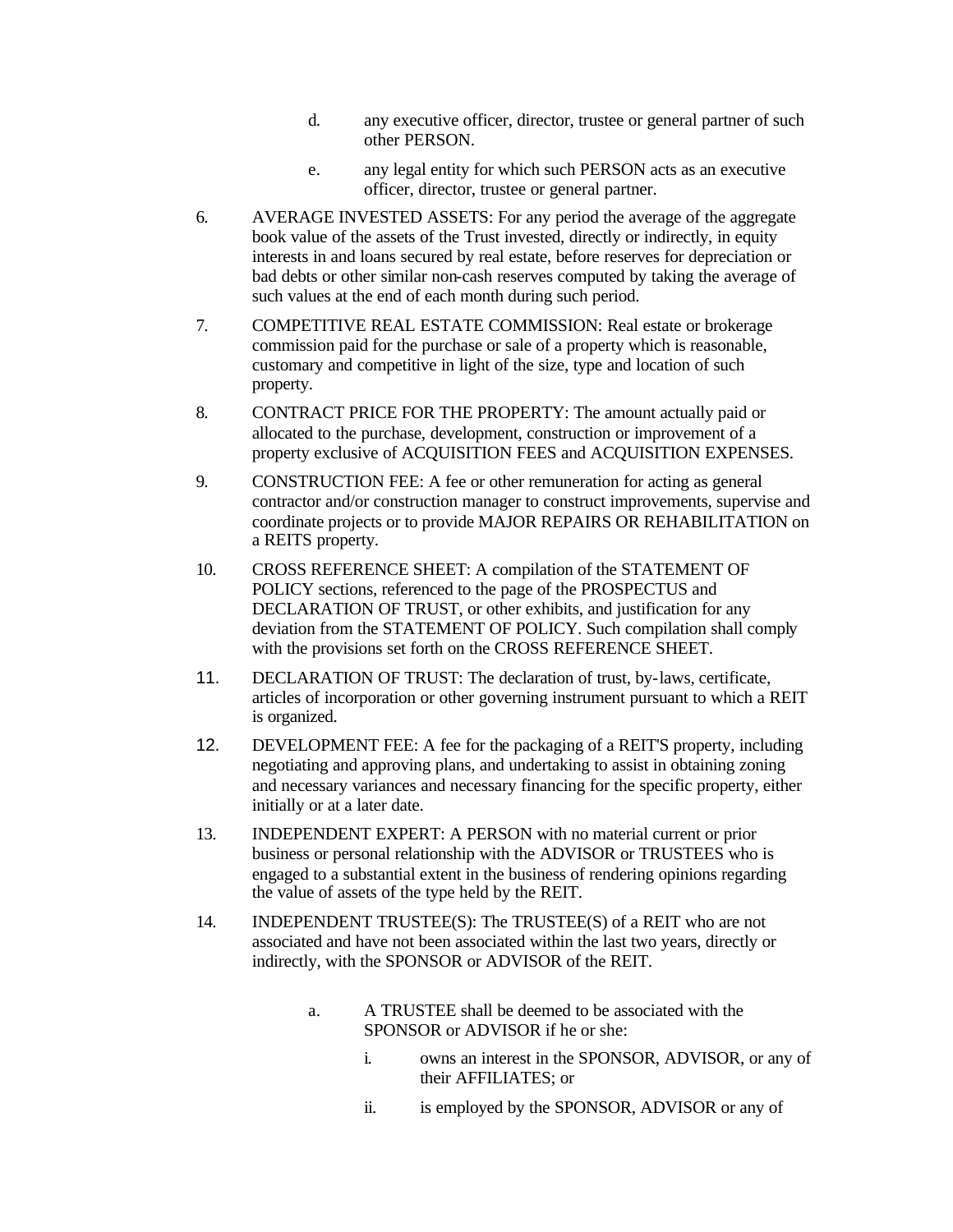their AFFILIATES; or

- iii. is an officer or director of the SPONSOR, ADVISOR, or any of their AFFILIATES; or
- iv. performs services, other than as a TRUSTEE, for the REIT; or
- v. is a TRUSTEE for more than three REITS organized by the SPONSOR or advised the ADVISOR; or
- vi. has any material business or professional relationship with the .SPONSOR, ADVISOR, or any of their AFFILIATES.
- b. For purposes of determining whether or not the business or professional relationship is material, the gross revenue derived by the prospective INDEPENDENT TRUSTEE from the SPONSOR and ADVISOR and AFFILIATES shall be deemed material *per se* if it exceeds 5% of the prospective INDEPENDENT TRUSTEE'S:
	- i. annual gross revenue, derived from all sources, during either of the last two years; or
	- ii. net worth, on a fair market value basis.
- c. An indirect relationship shall include circumstances in which a TRUSTEE'S spouse, parents, children, siblings, mothers- or fathers-in-law, sons-or daughters-in-law, or brothers- or sistersin-law is or has been associated with the SPONSOR, ADVISOR, any of their AFFILIATES, or the REIT
- 15. INITIAL INVESTMENT: That portion of the initial capitalization of the REIT contributed by the SPONSOR or: its AFFILIATES pursuant to Section II.A of this Statement of Policy.
- 16. LEVERAGE: The aggregate amount of indebtedness of a REIT for money borrowed (including purchase money mortgage loans) outstanding at any time, both secured and unsecured.
- 17. NET ASSETS: The total assets (other than intangibles) at cost before deducting depreciation or other non-cash reserves less total liabilities, calculated at least quarterly on a basis consistently applied.
- 18. NET INCOME: For any period tota l revenues applicable to such period, less the expenses applicable to such period other than additions to reserves for depreciation or bad debts or other similar non-cash reserves. If the ADVISOR receives an incentive fee, NET INCOME, for purposes of calculating TOTAL OPERATING EXPENSES in Section IV.D shall exclude the gain from the sale of the REIT'S assets.
- 19. ORGANIZATION AND OFFERING EXPENSES: All expenses incurred by and to be paid from the assets of the REIT in connection with and in preparing a REIT for registration and subsequently offering and distributing it to the public, including, but not limited to, total underwriting and brokerage discounts and commissions (including fees of the underwriters' attorneys), expenses for printing, engraving, mailing, salaries of employees while engaged in sales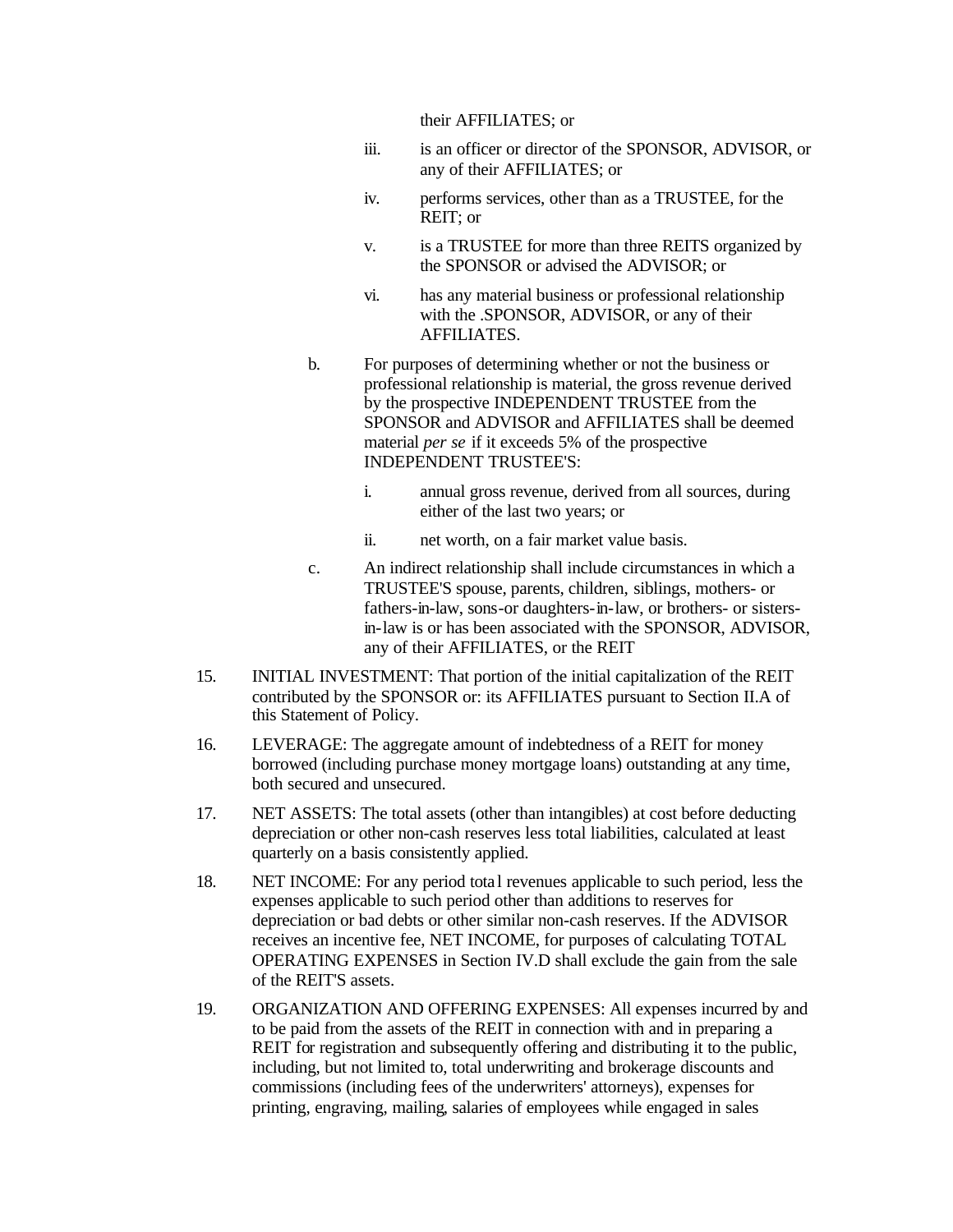activity, charges of transfer agents, registrars, trustees, escrow holders, depositaries, experts, expenses of qualification of the sale of the securities under Federal and State laws, including taxes and fees, accountants' and attorneys' fees.

- 20. PERSON: Any natural persons, partnership, corporation, association, trust, limited liability company or other legal entity.
- 21. PROSPECTUS: Shall have the meaning given to that term by Section 2(10) of the Securities Act of 1933, including a preliminary Prospectus; provided, however, that such term as used herein shall also include an offering circular as described in Rule 256 of the General Rules and Regulations under the Securities Act of 1933 or, in the case of an intrastate offering, any document by whatever name known, utilized for the purpose of offering and selling securities to the public.
- 22. REAL ESTATE INVESTMENT TRUST (''REIT"): A corporation, trust, association or other legal entity (other than a real estate syndication) which is engaged primarily in investing in equity interests in real estate (including fee ownership and leasehold interests) or in loans secured by real estate or both.
- 23. ROLL-UP: A transaction involving the acquisition, merger, conversion, or consolidation either directly or indirectly of the REIT and the issuance of securities of a ROLL-UP ENTITY. Such term does not include:
	- a. a transaction involving securities of the REIT that have been for at least 12 months listed on a national securities exchange or traded through the National Association of Securities Dealers Automated Quotation National Market System; or
	- b. a transaction involving the conversion to corporate, trust, or association form of only the REIT if, as a consequence of the transaction there will be no significant adverse change in any of the following:
	- i. SHAREHOLDERS' voting rights;
	- ii. The term of existence of the REIT;
	- iii. SPONSOR or ADVISOR compensation;
	- iv. The REIT'S investment objectives.
- 24. ROLL-UP ENTITY: A partnership, real estate investment trust, corporation, trust, or other entity that would be created or would survive after the successful completion of a proposed ROLL-UP transaction.
- 25. SHARES: Shares of beneficial interest or of common stock of a REIT of the class that has the right to elect the Trustees of such REIT.
- 26. SHAREHOLDERS: The registered holders of a REIT'S SHARES.
- 27. SPECIFIED ASSET REIT: A PROGRAM where, at the time a securities registration is ordered effective, at least 75% of the net proceeds from the sale of SHARES are allocable to the purchase, construction, renovation, or improvement of individually identified assets. Reserves shall not be included in the 75%.
- 28. SPONSOR: Any PERSON directly or indirectly instrumental in organizing, wholly or in part, a REIT or any PERSON who will control, manage or participate in the management of a REIT, and any AFFILIATE of such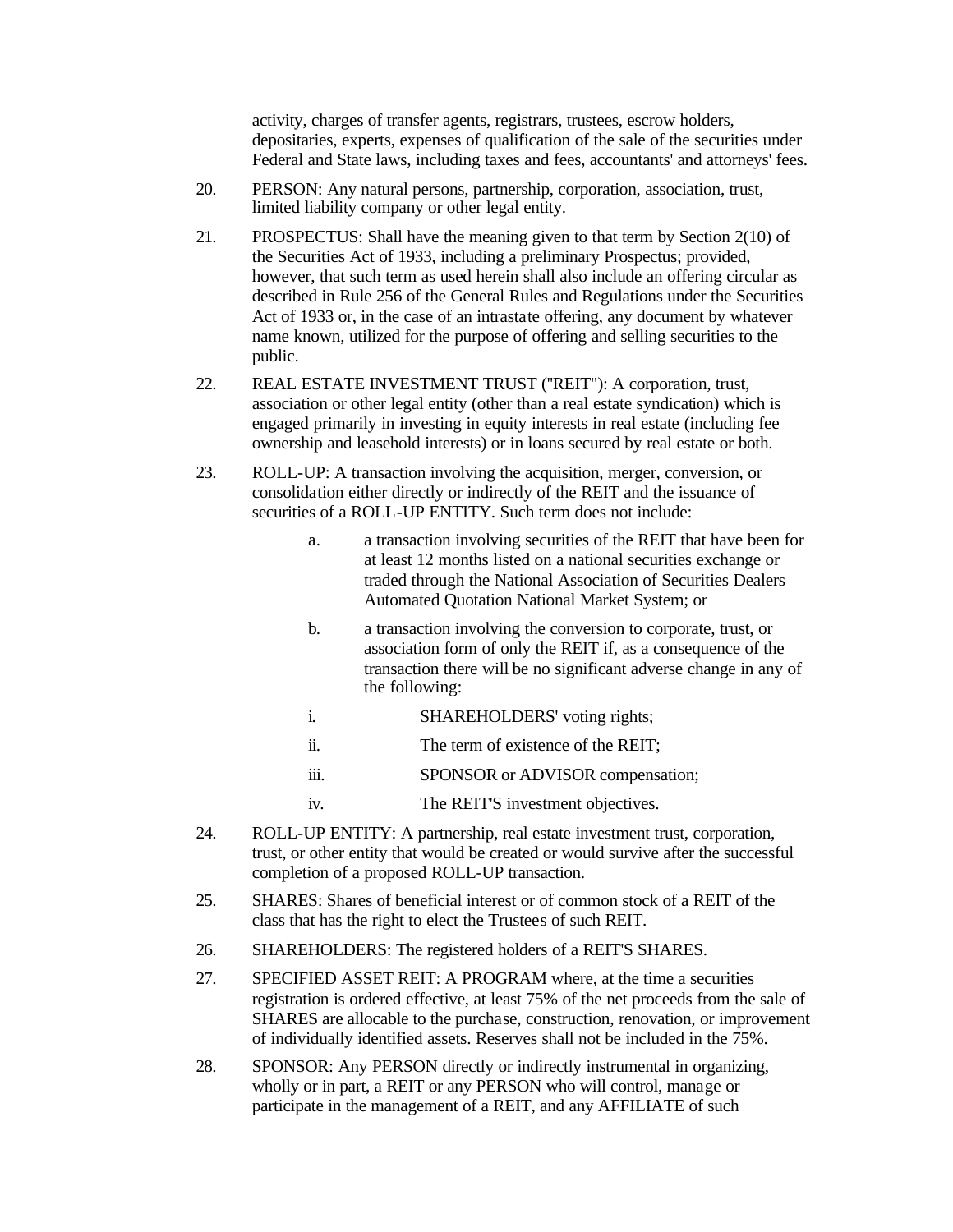PERSON. Not included is any PERSON whose only relationship with the REIT is as that of an independent property manager of REIT assets, and whose only compensation is as such. SPONSOR does not include wholly independent third parties such as attorneys, accountants and underwriters whose only compensation is for professional services. A PERSON may also be deemed a SPONSOR of the REIT by:

- a. taking the initiative, directly or indirectly, in founding or organizing the business or enterprise of the REIT; either alone or in conjunction with one or more other PERSONS;
- b. receiving a material participation in the REIT in connection with the founding or organizing of the business of the REIT, in consideration of services or property, or both services and property;
- c. having a substantial number of relationships and contacts with the REIT;
- d. possessing significant rights to control REIT properties;
- e. receiving fees for providing services to the REIT which are paid on a basis that is not customary in the industry; or
- f. providing goods or services to the REIT on a basis which was not negotiated at arms length with the REIT.
- 29. TOTAL OPERATING EXPENSES: Aggregate expenses of every character paid or incurred by the REIT as determined under Generally Accepted Accounting Principles, including ADVISORS' fees, but excluding:
	- a. the expenses of raising capital such as ORGANIZATION AND OFFERING EXPENSES, legal, audit, accounting, underwriting, brokerage, listing, registration and other fees, printing and other such expenses, and tax incurred in connection with the issuance, distribution, transfer, registration, and stock exchange listing of the REIT'S SHARES;
	- b. interest payments;
	- c. taxes;
	- d. non-cash expenditures such as depreciation, amortization and bad debt reserves;
	- e. incentive fees paid in compliance with Section IV.F., notwithstanding Section I.B.29.(f);
	- f. ACQUISITION FEES, ACQUISITION EXPENSES, real estate commissions on resale on property and other expenses connected with the acquisition, disposition, and ownership of real estate interests, mortgage loans, or other property, (such as the costs of foreclosure, insurance premiums, legal services, maintenance, repair, and improvement of property).

COMMENT: The Exclusion from TOTAL OPER tended to allow exclusion of expenses incurred on the ATING EXPENSES for costs related directly to individual property level but not to allow the exclu-<br>asset acquisition, operation and disposition is in -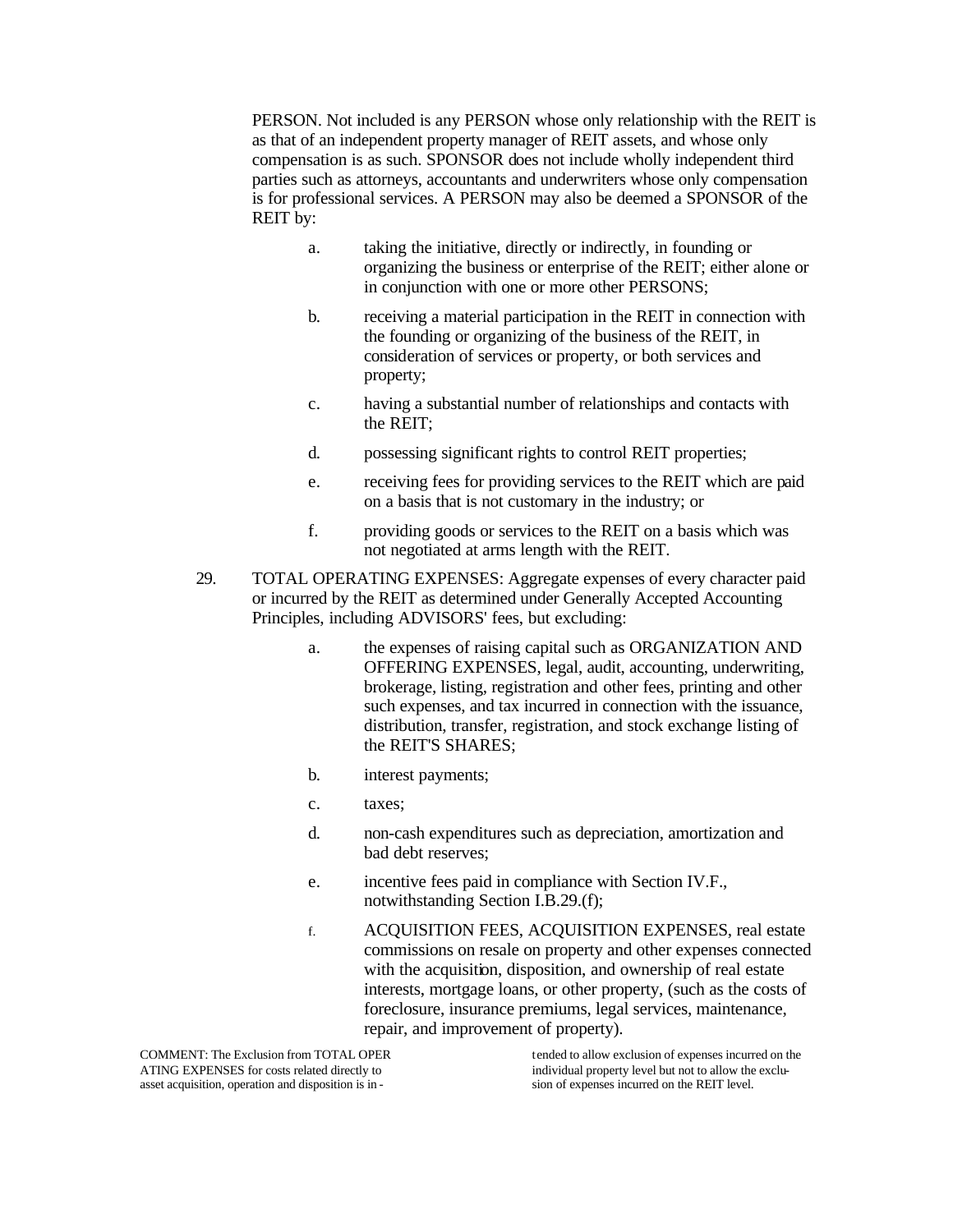- 30. TRUSTEE(S): The members of the board of trustees or directors or other body which manages the REIT.
- 31. UNIMPROVED REAL PROPERTY: The real property of a REIT which has the following three characteristics:
	- a. an equity interest in real property which has not acquired for the purpose of producing rental or other operating income;
	- b. has no development or construction in process on such land; and
	- c. no development or construction on such land is planned in good faith to commence on such land within one year.

#### II. REQUIREMENTS OF SPONSOR, ADVISOR, TRUSTEES AND ANY AFFILIATE

- A. Minimum Capital
	- 1. Prior to the initial public offering, the SPONSOR, or any AFFILIATE, shall contribute to the REIT an amount not less than the lesser of:
		- a. 10% of the total net assets upon completion of the offering, or
		- b. \$200,000 as an INITIAL INVESTMENT.
	- 2. The SPONSOR or any AFFILIATE may not sell this INITIAL INVESTMENT while the SPONSOR remains a SPONSOR but may transfer the shares to other AFFILIATES.
- B. Number and Election of TRUSTEES
	- 1. The REIT shall have a minimum of three TRUSTEES, each of whom (other than a TRUSTEE elected to fill the unexpired term of another TRUSTEE) is elected by the SHAREHOLDERS of the REIT and who shall serve for a term of one year.
	- 2. Nothing in this section shall prohibit a TRUSTEE from being reelected by the SHAREHOLDERS.
	- 3. A majority of the TRUSTEES shall be INDEPENDENT TRUSTEES.
	- 4. INDEPENDENT TRUSTEES shall nominate replacements for vacancies amongst the INDEPENDENT TRUSTEES' positions.
	- 5. the TRUSTEES may establish such committees they deem appropria te (provided the majority of the members of each committee are INDEPENDENT TRUSTEES).
- C. Duties of TRUSTEES
	- 1. At, or before, the first meeting of the TRUSTEES, the DECLARATION OF TRUST shall be reviewed and ratified by a majority vote of the TRUSTEES and of the INDEPENDENT TRUSTEES. The PROSPECTUS shall disclose that such ratification is required.
	- 2. The TRUSTEES shall establish written policies on investments and borrowing and shall monitor the administrative procedures, investment operations and performance of the REIT and the ADVISOR to assure that such policies are carried out.
	- 3. A majority of the INDEPENDENT TRUSTEES must approve matters to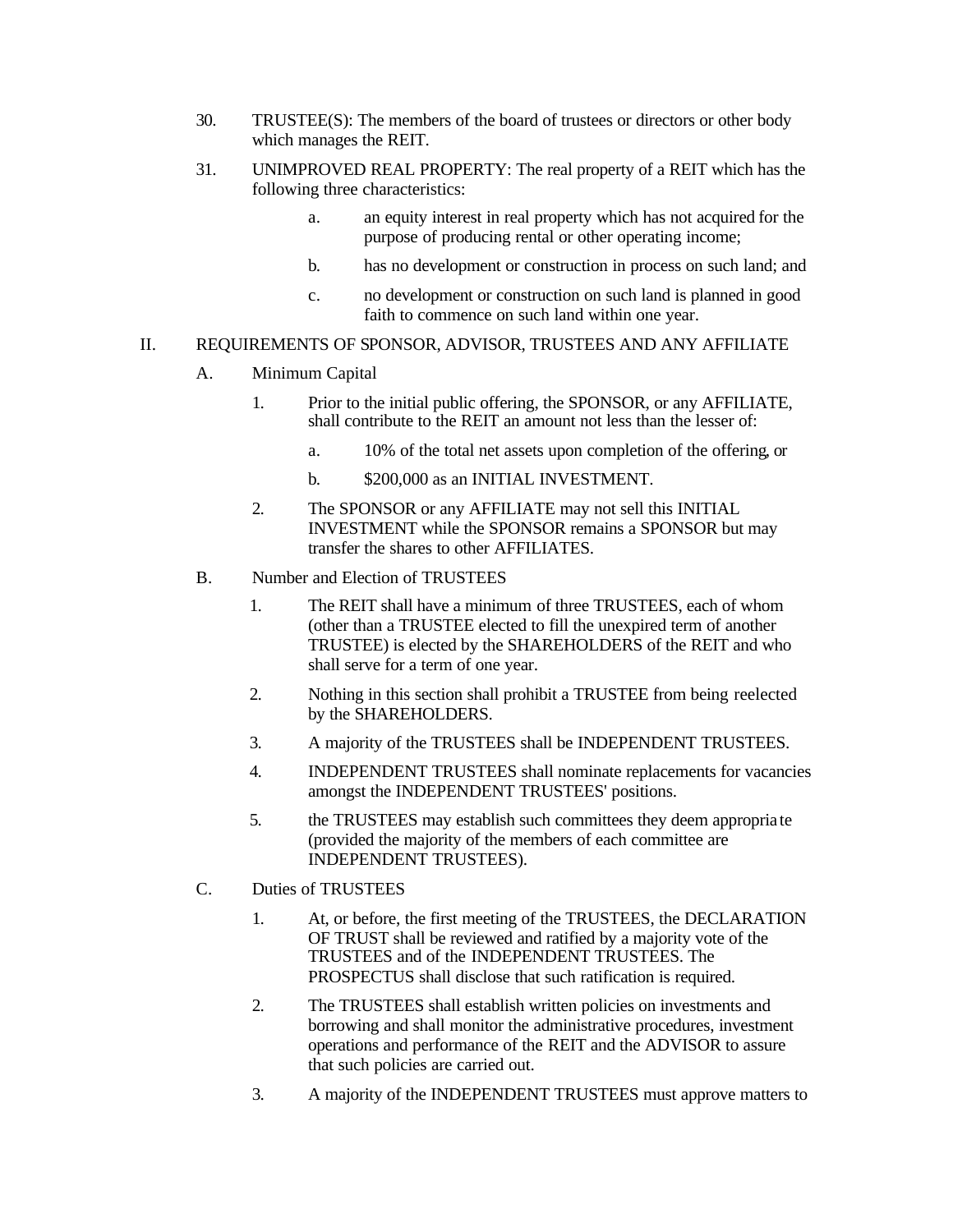which this Section and Sections II.A., II.F., II.G., IV.A., IV.B., IV.C., IV.D., IV.E., IV.F., IV.G., V.E., V.H., V.J., VI.A., VI.B.4, and VI.G., of this Statement of Policy.

DEPENDENT TRUSTEES should not be inter-

COMMENT: The special obligations of the IN preted to lessen in any way the obligations of the DEPENDENT TRUSTEES should not be inter-<br>affiliated TRUSTEES.

#### D. Experience of TRUSTEES

A TRUSTEE shall have had at least three years of relevant experience demonstrating the knowledge and experience required to successfully acquire and manage the type of assets being acquired by the REIT. At least one of the INDEPENDENT TRUSTEES shall have three years of relevant real estate experience.

COMMENT: "Relevant real estate experience" will acquire commercial real estate, i.e. office build-<br>shall mean actual direct experience by the TRUS-<br>gs or shopping centers, "relevant real estate expeshall mean actual direct experience by the TRUS-<br>TEE in acquiring or managing the type of real<br>renormalization of means of the real estate experience in buying and<br>include experience in buying and TEE in acquiring or managing the type of real rience" would riot include experience in buying and estate to be acquired by the REIT for his or her own selling houses because it is apparent that a different account or as an agent. For example, if the REIT level of sophisticat ion and knowledge is required.

selling houses because it is apparent that a different

E. Fiduciary Duty

The TRUSTEES and ADVISOR of the REIT shall be deemed to be in a fiduciary relationship to the REIT and the SHAREHOLDERS. The TRUSTEES of the REIT shall also have a fiduciary duty to the SHAREHOLDERS to supervise the relationship of the REIT with the ADVISOR.

- F. Advisory Contract
	- 1. It shall be the duty of the TRUSTEES to evaluate the performance of the ADVISOR before entering into or renewing an advisory contract. The criteria used in such evaluation shall be reflected in the minutes of such meeting.
	- 2. Each contract for the services of an ADVISOR entered into by the TRUSTEES shall have a term of no more than one year.
	- 3. Each advisory contract shall be terminable by a majority of the INDEPENDENT TRUSTEES, or the ADVISOR on sixty (60) days written notice without cause or penalty. In the event of the termination of such contract, the ADVISOR will cooperate with the REIT and take all reasonable steps requested to assist the TRUSTEES in making an orderly transition of the advisory function.
	- 4. The qualifications of the ADVISOR shall be set forth in the PROSPECTUS relating to the initial public offering of the SHARES of the REIT and the TRUSTEES shall determine that any successor ADVISOR possesses sufficient qualifications to:
		- a. perform the advisory function for the REIT; and
		- b. justify the compensation provided for in its contract with the REIT.
- G. Liability and Indemnification
	- 1. The REIT shall not provide for indemnification of the TRUSTEES, ADVISORS or AFFILIATES for any liability or loss suffered by the TRUSTEES, ADVISORS or AFFILIATES, nor shall it provide that the TRUSTEES, ADVISORS or AFFILIATES be held harmless for any loss or liability suffered by the REIT, unless all of the following conditions are met:
		- a. The TRUSTEES, ADVISORS or AFFILIATES have determined,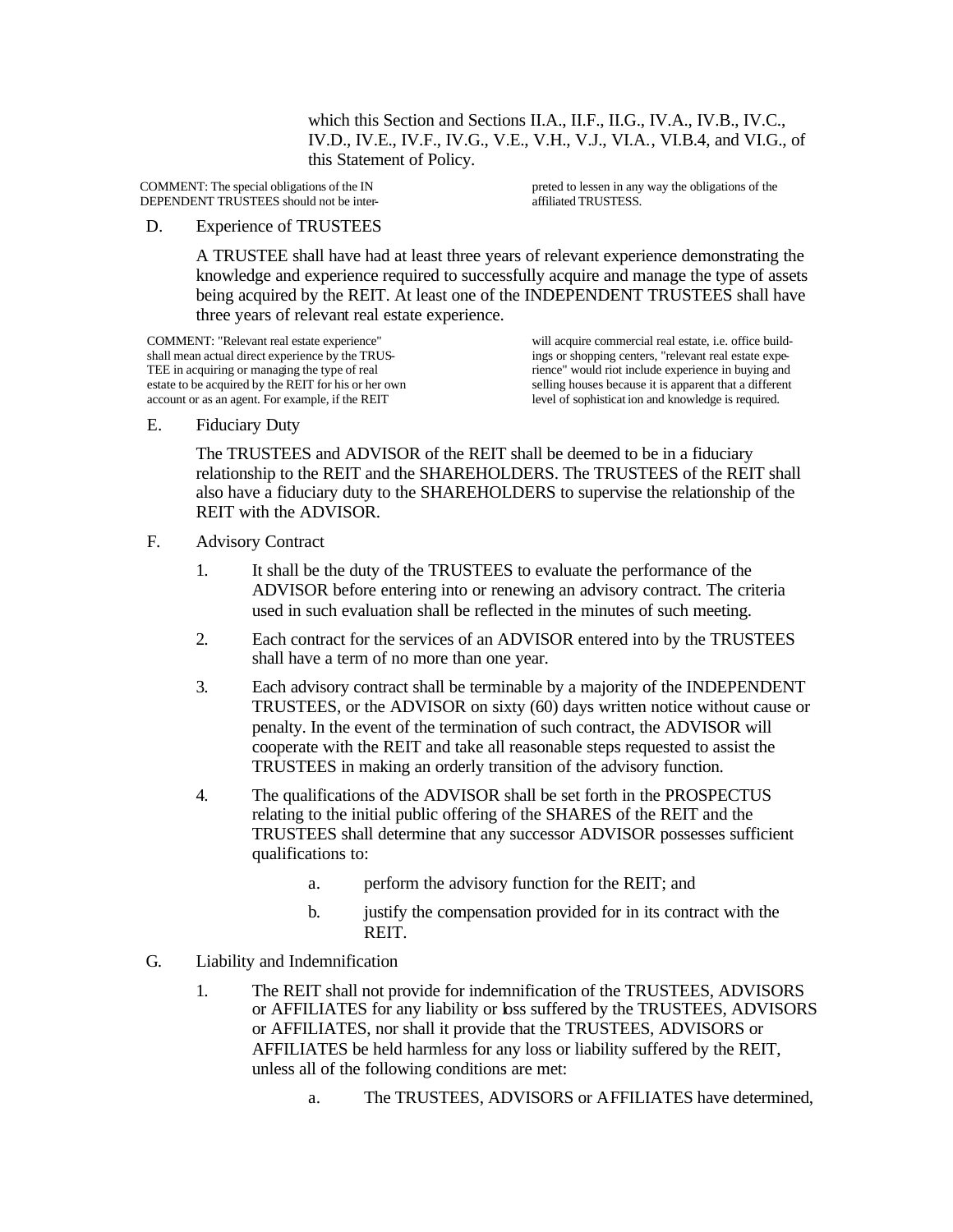in good faith, that the course of conduct which caused .the loss or liability was in the best interests of the REIT.

- b. The TRUSTEES, ADVISORS or AFFILIATES were acting on behalf of or performing services for the REIT.
- c. Such liability or loss was not the result of:
	- i. negligence or misconduct by the TRUSTEES, excluding the INDEPENDENT TRUSTEES, ADVISORS or AFFILIATES; or
	- ii. gross negligence or willful misconduct by the INDEPENDENT TRUSTEES.
- d. Such indemnification or agreement to hold harmless is recoverable only out of REIT net assets and not from SHAREHOLDERS.
- 2. Notwithstanding anything to the contrary contained in Section II.G.1, the TRUSTEES, ADVISORS or AFFILIATES and any persons acting as a brokerdealer shall not be indemnified by the REIT for any losses, liabilities or expenses arising from or out of an alleged violation of federal or state securities laws by such party unless one or more of the following conditions are met:
	- a. There has been a successful adjudication on the merits of each count involving alleged securities law violations as to the particular indemnitee.
	- b. Such claims have been dismissed with prejudice on the merits by a court of competent jurisdiction as to the particular indemnitee.
	- c. A court of competent jurisdiction approves a settlement of the claims against a particular indemnitee and finds that indemnification of the settlement and the related costs should be made, and the court considering the request for indemnification has been advised of the position of the Securities and Exchange Commission and of the published position of any state securities regulatory authority in which securities of the REIT were offered or sold as to indemnification for violations of securities laws.
- 3. The advancement of REIT funds to the TRUSTEES, ADVISORS or AFFILIATES for legal expenses and other costs incurred as a result of any legal action for which indemnification is being sought is permissible only if all of the following conditions are satisfied:
	- a. The legal action relates to acts or omissions with respect to the performance of duties or services on behalf of the REIT.
	- b. The legal action is initiated by a third party who is not a SHAREHOLDER or the legal action is initiated by a SHAREHOLDER acting in his or her capacity as such and a court of competent jurisdiction specifically approves such advancement.
	- c. The TRUSTEES, ADVISORS or AFFILIATES undertake to repay the advanced funds to the REIT, together with the applicable legal rate of interest thereon, in cases in which such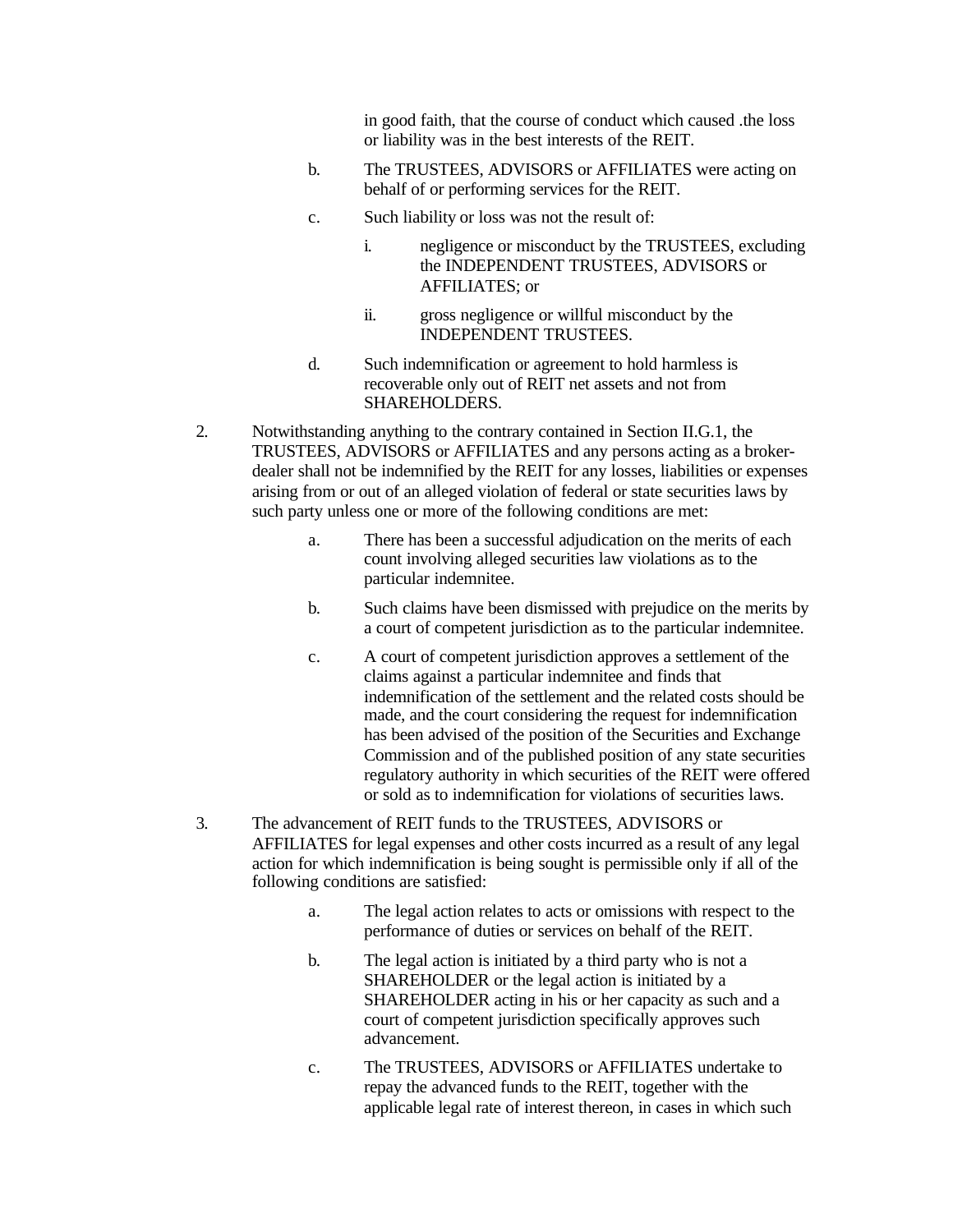#### TRUSTEES, ADVISORS or AFFILIATES are found not to be entitled to indemnification.

H. Arbitration Provisions

The DECLARATION OF TRUST may contain provisions relating to the use of arbitration as a means of dispute resolution; provided, however, it may not require arbitration for allegations involving breach of contract, negligence, violations of state or federal securities laws, breach of fiduciary duty or other misconduct by the TRUSTEES or ADVISOR, nor shall it provide for mandatory venue. A DECLARATION OF TRUST which contains arbitration provisions shall prominently disclose such fact on the cover page of the DECLARATION OF TRUST. Allocation of the cost of arbitration may be made a matter for determination in the proceedings. This Section is not intended to prohibit arbitration agreements entered into as a condition for opening or maintaining an account with a broker-dealer, who may also be a SPONSOR. In addition, this Section should not be interpreted to prohibit separate arbitration agreements between SPONSORS and SHAREHOLDERS if the agreements are not a condition of making an investment in the REIT.

#### III. SUITABILITY OF SHAREHOLDERS

- A. General Policy
	- 1. The SPONSOR shall establish minimum income and net worth standards for PERSONS who purchase SHARES in a REIT for which there is not likely to be a substantial and active secondary market.
	- 2. The SPONSOR shall propose a minimum income and net worth standards which are reasonable given the type of REIT and the risks associated with the purchase of SHARES. REITS with greater investor risk shall have minimum standards with a substantial NET WORTH requirement. The ADMINISTRATOR shall evaluate the standards proposed by the SPONSOR when the REIT'S application for registration is reviewed. In evaluating the proposed standards, the ADMINISTRATOR may consider the following:
		- a. the REIT'S use of leverage;
		- b. tax implications;
		- c. balloon paymnent financing;
		- d. potential variances in cash distributions;
		- e. potential SHAREHOLDERS;
		- f. relationship among potential SHAREHOLDERS, the SPONSOR and ADVISOR;
		- g. liquidity of REIT SHARES;
		- h. prior performance of SPONSOR and ADVISOR;
		- i. financial condition of the SPONSOR;
		- j. potential transactions between the REIT and the SPONSOR and ADVISOR; and
		- k. any other relevant factors.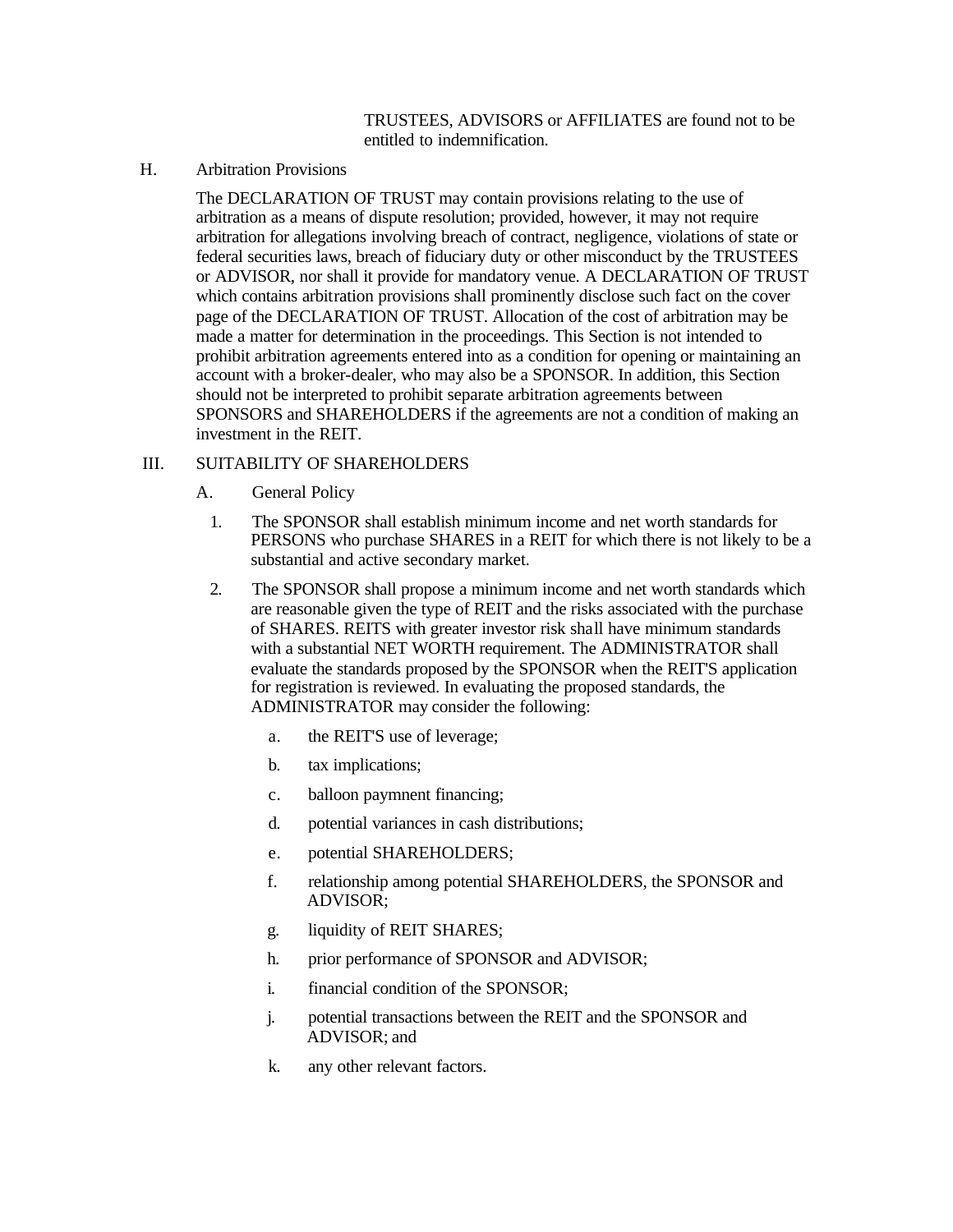- B. Income and Net Worth Standards
	- 1. Unless the ADMINISTRATOR determines that the risks associated with the REIT would require lower or higher standards, SHAREHOLDERS shall have:
		- a. a minimum annual gross income of \$70,000 and a minimum NET WORTH of \$70,000; or
		- b. a minimum NET WORTH of \$250,000.
	- 2. NET WORTH shall be determined exclusive of home, home furnishings, and automobiles.
	- 3. In the case of sales to fiduciary accounts, these minimum standards shall be met by the beneficiary, the fiduciary, account, or, by the donor or grantor, who directly or indirectly supplies the funds to purchase the SHARES if the donor or grantor is the fiduciary.
	- 4. The SPONSOR shall set forth in the final PROSPECTUS:
		- a. the investment objectives of the REIT;
		- b. a description of the type of PERSON who might benefit from an investment in the REIT; and
		- c. the minimum standards imposed on each SHAREHOLDER in the REIT.
- C. Determination that Sale to SHAREHOLDER is Suitable and Appropriate
	- 1. The SPONSOR and each PERSON selling SHARES on behalf of the SPONSOR or REIT shall make every reasonable effort to determine that the purchase of SHARES is a suitable and appropriate investment for each SHAREHOLDER.
	- 2. In making this determination, the SPONSOR or each PERSON selling SHARES on behalf of the SPONSOR or REIT shall ascertain that the prospective SHAREHOLDER:
		- a. meets the minimum income and net worth standards established for the REIT;
		- b. can reasonably benefit from the REIT based on the prospective SHAREHOLDER'S overall investment objectives and portfolio structure.
		- c. is able to bear the economic risk of the investment based on the prospective SHAREHOLDER'S overall financial situation; and
		- d. has apparent understanding of:
			- i. the fundamental risks of the investment;
			- ii. the risk that the SHAREHOLDER may lose the entire investment;
			- iii. the lack of liquidity of REIT SHARES;
			- iv. the restrictions on transferability of REIT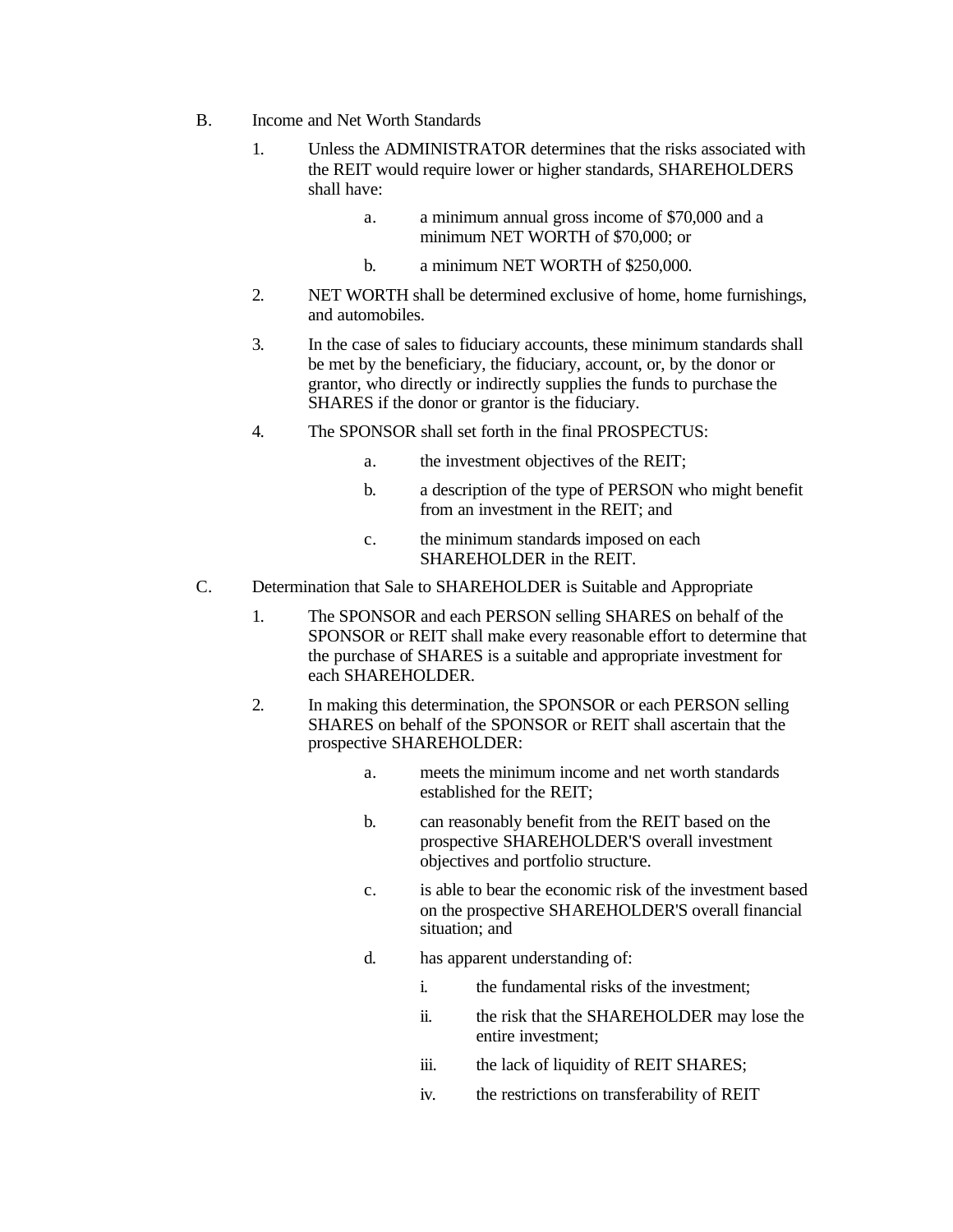#### SHARES;

- v. tax consequences of the investment.
- 3. The SPONSOR or each PERSON selling SHARES on behalf of the SPONSOR or REIT will make this determination on the basis of information it has obtained from a prospective SHAREHOLDER. Relevant information for this purpose will include at least the age, investment objectives, investment experience, income, NET WORTH, financial situation, and other investments of the prospective SHAREHOLDERS, as well as any other pertinent factors.
- 4. The SPONSOR or each PERSON selling SHARES on behalf of the SPONSOR or REIT shall maintain records of the information used to determine that an investment in SHARES is suitable and appropriate for a SHAREHOLDER. The SPONSOR or each PERSON selling SHARES on behalf of the SPONSOR or REIT shall maintain these records for at least six years.
- 5. The SPONSOR shall disclose in the final PROSPECTUS the responsibility of the SPONSOR and each PERSON selling SHARES on behalf of the SPONSOR or REIT to make every reasonable effort to determine that the purchase of SHARES is a suitable and appropriate investment for each SHAREHOLDER, based on information provided by the SHAREHOLDER regarding the SHAREHOLDER'S financial situation and investment objectives.
- D. Subscription Agreements
	- 1. The ADMINISTRATOR may require that each SHAREHOLDER complete and sign a written subscription agreement.
	- 2. The SPONSOR may require that each SHAREHOLDER make certain factual representations in the subscription agreement, including the following:
		- a. The SHAREHOLDER meets the minimum income and net worth standards established for the REIT.
		- b. The SHAREHOLDER is purchasing the SHARES for his or her own account.
		- c. The SHAREHOLDER has received a copy of the PROSPECTUS.
		- d. The SHAREHOLDER acknowledges that the SHARES are not liquid.
	- 3. The SHAREHOLDER must separately sign or initial each representation made in the subscription agreement. Except in the case of fiduciary accounts, the SHAREHOLDER may not grant any PERSON a power of attorney to make such representations on his or her behalf.
	- 4. The SPONSOR and each PERSON selling SHARES on behalf of the SPONSOR or REIT shall not require SHAREHOLDERS to make representations in the subscription agreement which are subjective or unreasonable and which: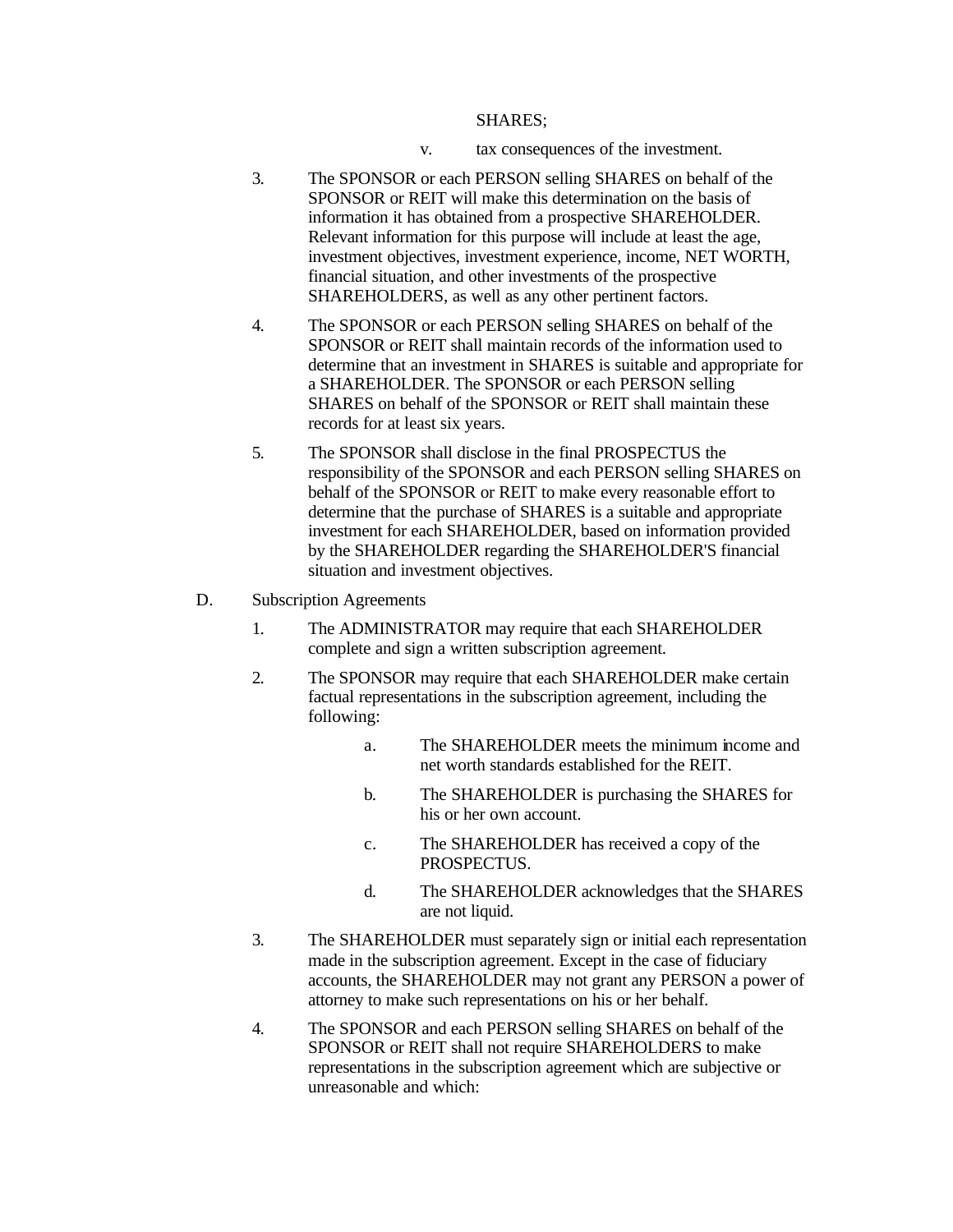- a. might cause the SHAREHOLDER to believe that he or she has surrendered rights to which he or she is entitled under federal or state law; or
- b. would have the effect of shifting the duties regarding suitability, imposed by law on broker-dealers, to the SHAREHOLDERS.
- 5. Prohibited representations include, but are not limited to the following:
	- a. The SHAREHOLDER understands or comprehends the risks associated with an investment in the REIT.
	- b. The investment is a suitable one for the SHAREHOLDER.
	- c. The SHAREHOLDER has read the PROSPECTUS.
	- d. In deciding to invest in the REIT, the SHAREHOLDER has relied solely on the PROSPECTUS, and not on any other information or representations from other PERSONS or sources.
- 6. The SPONSOR may place the content of the prohibited representations in the subscription agreement in the form of disclosures to SHAREHOLDERS. The SPONSOR may not place these disclosures in the SHAREHOLDER representation section of the subscription agreement.
- E. Completion of Sale
	- 1. The SPONSOR or any PERSON selling SHARES on behalf of the SPONSOR or REIT may not complete a sale of .SHARES to a SHAREHOLDER until at least five business days after the date the SHAREHOLDER receives a final PROSPECTUS.
	- 2. The SPONSOR or the PERSON designated by the SPONSOR shall send each SHAREHOLDER a confirmation of his or her purchase.
- F. Minimum Investment

The ADMINISTRATOR may require minimum initial and subsequent cash investment amounts.

## IV. FEES, COMPENSATION AND EXPENSES

- A. Introduction
	- 1. The PROSPECTUS must fully disclose and itemize all consideration which may be received in connection with REIT activites directly or indirectly by the SPONSOR, TRUSTEES, ADVISOR and underwriters, what the consideration is for and how and when it will be paid. This shall be set forth in one location in tabular form.
	- 2. The INDEPENDENT TRUSTEES will determine, from time to time but at least annually, that the total fees and expenses of the REIT are reasonable in light of the investment performance of the REIT, its NET ASSETS, its NET INCOME, and the fees and expenses of other comparable unaffiliated REITS. Each such determination shall be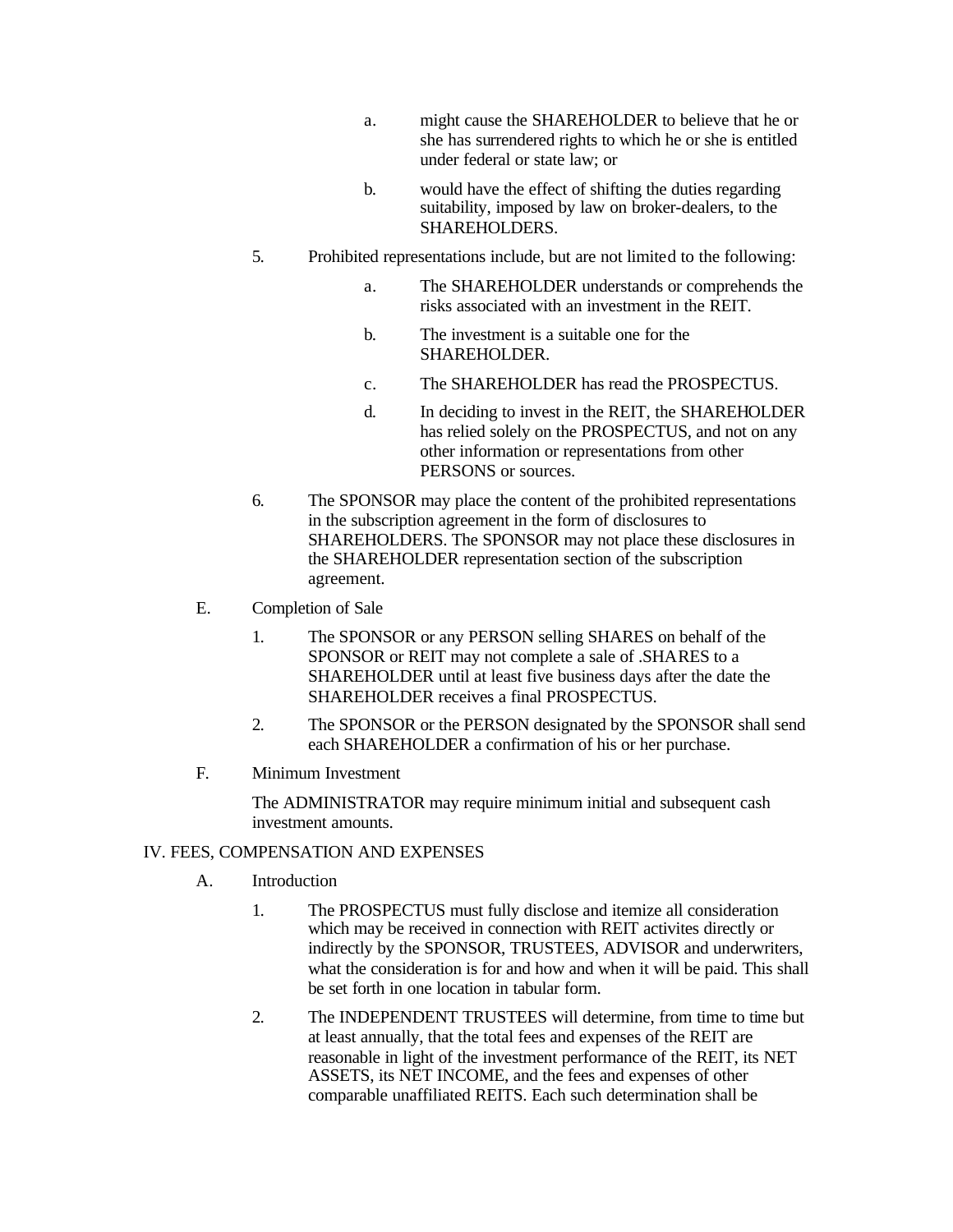reflected in the minutes of the meeting of the Trustees.

#### B. ORGANIZATION AND OFFERING EXPENSES

The ORGANIZATION AND OFFERING EXPENSES paid in connection with the REIT'S formation or the syndication of its shares shall be reasonable and shall in no event exceed an amount equal to 15% of the proceeds raised in an offering.

## C. ACQUISITION FEES and ACQUISITION EXPENSES

- 1. The total of all ACQUISITION FEES and ACQUISITION EXPENSES shall be reasonable, and shall not exceed an amount equal to 6% of the contract price of the property, or in the case of a mortgage loan, 6% of the funds advanced.
- 2. Notwithstanding the above, a majority of the TRUSTEES (including a majority of the INDEPENDENT TRUSTEES) not otherwise interested in the transaction may approve fees in excess of these limits if they determine the transaction to be commercially competitive, fair and reasonable to the REIT.

## D. TOTAL OPERATING EXPENSES

- 1. The TOTAL OPERATING EXPENSES of the REIT shall (in the absence of a satisfactory showing to the contrary) be deemed to be excessive if they exceed in any fiscal year the greater of 2% of its AVERAGE INVESTED ASSETS or 25% of its NET INCOME for such year. The INDEPENDENT TRUSTEE shall have the fiduciary responsibility of limiting such expenses to amounts that do not exceed such limitations unless such INDEPENDENT TRUSTEES shall have made a finding that, based on such unusual and non-recurring factors which they deem sufficient, a higher level of expenses is justified for such year. Any such findings and the reasons in support thereof shall be reflected in the minutes of the meeting of the TRUSTEES.
- 2. Within 60 days after the end of any fiscal quarter of the REIT for which TOTAL OPERATING EXPENSES (for .the twelve (12) months then ended) exceeded 2% of AVERAGE INVESTED ASSETS or 25% of NET INCOME, whichever is greater, there shall be sent to the SHAREHOLDERS of the REIT a written disclosure of such fact, together with an explanation or the factors the INDEPENDENT TRUSTEES considered in arriving at the conclusion that such higher operating expenses were justified.
- 3. In the event the INDEPENDENT TRUSTEES do not determine such excess expenses are justified, the ADVISOR shall reimburse the REIT at the end of the twelve month period the amount by which the aggregate annual expenses paid or incurred by the REIT exceed the limitations herein provided.
- E. Real Estate Commissions on Resale of Property

If an ADVISOR, TRUSTEE, SPONSOR or any AFFILIATE provides a substantial amount of the services in the effort to sell the property of the REIT, then that PERSON may receive up to one-half of the brokerage commission paid but in no event to exceed an amount equal to 3% of the contracted for sales price.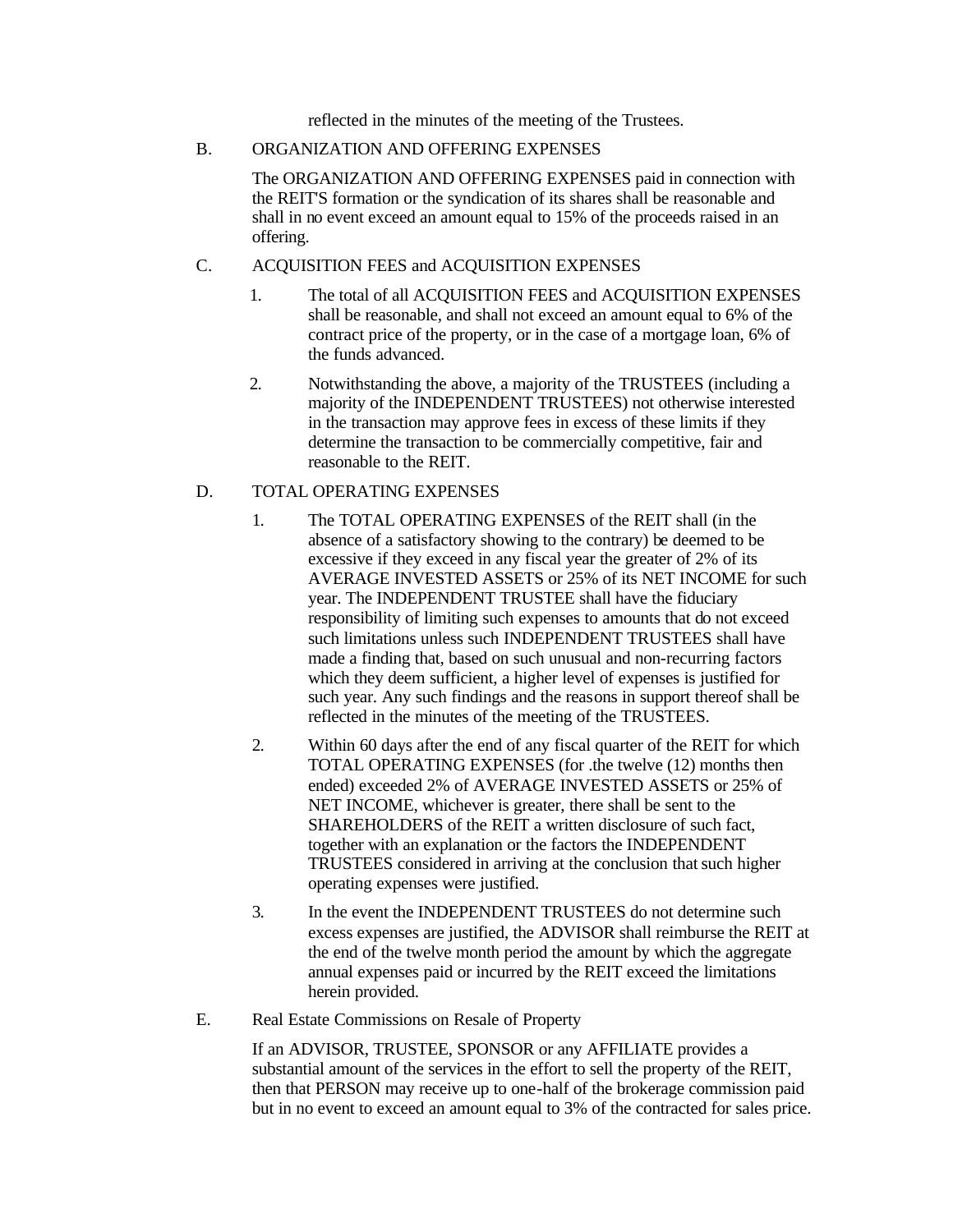In addition, the amount paid when added to the sums paid to unaffiliated parties in such a capacity shall not exceed the lesser of the COMPETITIVE REAL ESTATE COMMISSION or an amount equal to 6% of the contracted for sales price.

- F. Incentive Fees
	- 1. An interest in the gain from the sale of assets of the REIT, for which full consideration is not paid in cash or property of equivalent value, shall be allowed provided the amount or percentage of such interest is reasonable. Such an interest gain from the sale of REIT assets shall be considered presumptively reasonable if it does not exceed 15% of the balance of such net proceeds remaining after payment to SHAREHOLDERS, in the aggregate, of an amount equal to 100% of the original issue price of REIT SHARES, plus an amount equal to 6% of the original issue price of the REIT shares per annum cumulative. For purposes of this Section, the original issue price of the REIT SHARES may be reduced by prior cash distributions to SHAREHOLDERS of net proceeds from the sale of REIT assets.
	- 2. In the case of multiple ADVISORS, ADVISORS and any AFFILIATE shall be allowed incentive fees provided such fees are distributed by a proportional method reasonably designed to reflect the value added to REIT assets by each respective ADVISOR or any AFFILIATE.

COMMENT: Distribution of incentive fees to AD-<br>VISORS/AFFIUATES, in proportion to the length<br>tion, and the fair market value of the asset upon its c held by the REIT or in ratio to the fair market value

VIS0RS/AFFIUATES, in proportion to the length tion, and the fair market value of the asset upon its of time served as ADVISOR while such property was disposition by the REIT shall be considered reasonadisposition by the REIT shall be considered reasonable methods by which to apportion incentive fees.

G. Advisor Compensation

The INDEPENDENT TRUSTEES shall determine from time to time and at least annually that the compensation which the REIT contracts to pay to the ADVISOR is reasonable in relation to tire nature and quality of services performed and that such compensation is within the limits prescribed by this Statement of Policy. The INDEPENDENT TRUSTEES shall also supervise the performance of the ADVISOR and the compensation paid to it by the REIT to determine that the provisions of such contract are being carried out. Each such determination shall be based on the factors set forth below and all other factors such INDEPENDENT TRUSTEES may deem relevant and the findings of such TRUSTEES on each of such factors shall be recorded in the minutes of the TRUSTEES:

- 1. The size of the advisory fee in relation to the size, composition and profitability of the portfolio of the REIT.
- 2. The success of the ADVISOR in generating opportunities that meet the investment objectives of the REIT.
- 3. The rates charged to other REIT's and to investors other than REIT'S by advisors performing similar services.
- 4. Additional revenues realized by the ADVISOR and any AFFILIATE through their relationship with the REIT, including loan, administration, underwriting or broker commissions, servicing, engineering, inspection and other fees, whether paid by the REIT or by others with whom the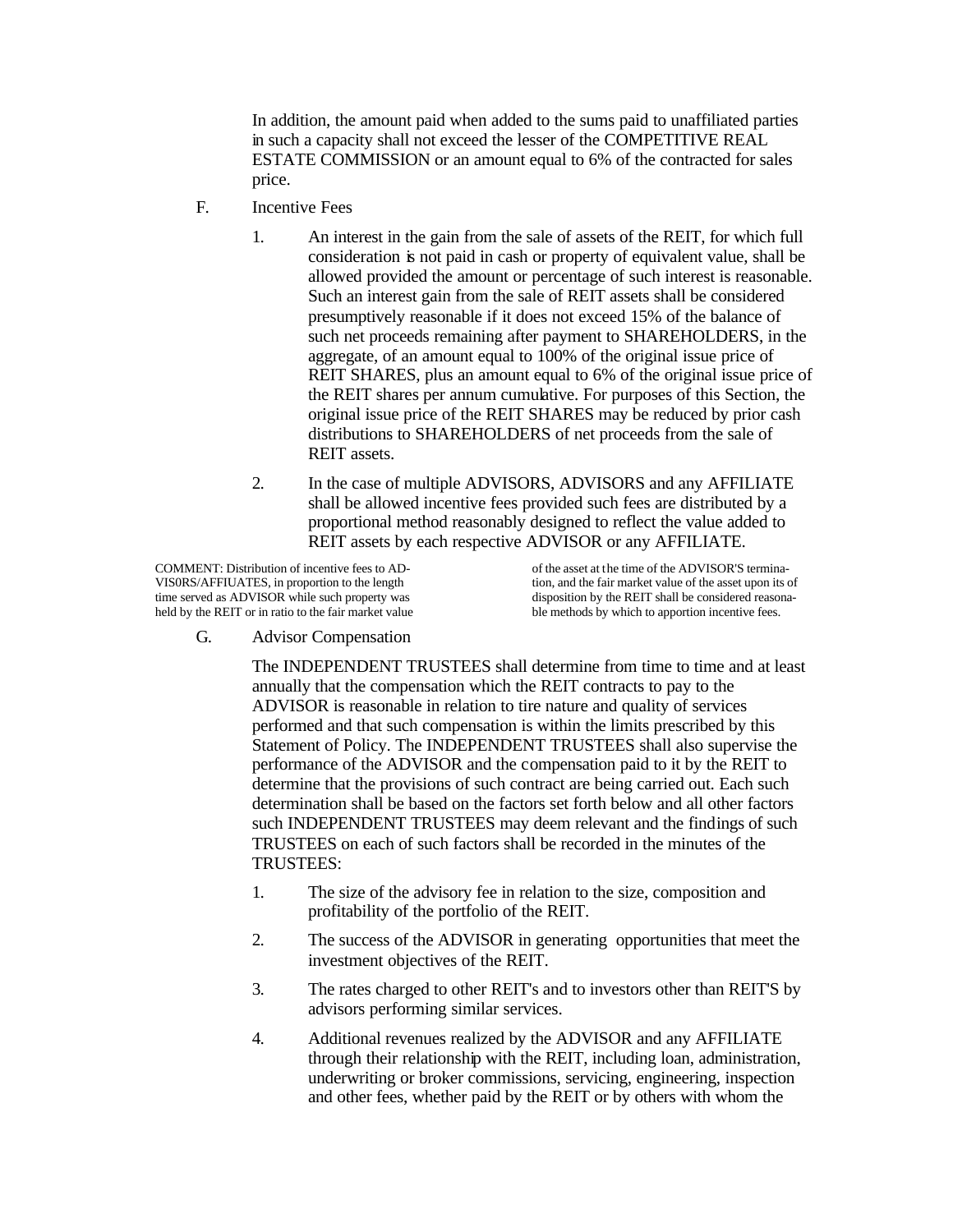REIT does business.

- 5. The quality and extent of service and advice furnished by the ADVISOR.
- 6. The performance of the investment portfolio of the REIT, including income, conservation or appreciation of capital, frequency of problem investments and competence in dealing with distress situations.
- 7. The quality of the portfolio of the REIT in relationship to the investments generated by the ADVISOR for its own account.

## V. CONFLICTS OF INTERESTAND INVESTMENT RESTRICTIONS

A. Sales and Leases to REIT

The REIT shall not purchase property from the SPONSOR, ADVISOR, TRUSTEE, or any AFFILIATE thereof, unless a majority of TRUSTEES (including a majority of INDEPENDENT TRUSTEES) not otherwise interested in such transaction approve the transaction as being fair and reasonable to the REIT and at a price to the REIT no greater than the cost of the asset to such SPONSOR, ADVISOR, TRUSTEE or any AFFILIATE thereof, or if the price to the REIT is in excess of such cost, that substantial justification for such excess exists and such excess is reasonable. In no event shall the cost of such asset to the REIT exceed its current appraised value.

- B. Sales and Leases to SPONSOR, ADVISOR, TRUSTEES or any AFFILIATE
	- 1. A SPONSOR, ADVISOR, TRUSTEE or any AFFILIATE thereof shall not acquire assets from the REIT unless approved by a majority of TRUSTEES (including a majority of INDEPENDENT TRUSTEES), not otherwise interested in such transaction, as being fair and reasonable to the REIT.
	- 2. A REIT may lease assets to a SPONSOR, ADVISOR, TRUSTEE or any AFFILIATE thereof only if approved by a majority of TRUSTEES (including a majority of INDEPENDENT TRUSTEES), not otherwise interested in such transaction, as being fair and reasonable to the REIT.

## C. Loans

- 1. No loans may be made by the REIT to the SPONSOR, ADVISOR, TRUSTEE or any AFFILIATE thereof except as provided under Section V.K.3 or to wholly owned subsidiaries of the REIT.
- 2. The REIT may not borrow money from the SPONSOR, ADVISOR, TRUSTEE, or any AFFILIATE thereof, unless a majority of TRUSTEES (including a majority of INDEPENDENT TRUSTEES) not otherwise interested in such transaction approve the transaction as being fair, competitive, and commercially reasonable and no less favorable to the REIT than loans between unaffiliated parties under the same circumstances.
- D. Investments
	- 1. The REIT shall not invest in joint ventures with the SPONSOR, ADVISOR, TRUSTEE, or any AFFILIATE thereof, unless a majority of TRUSTEES (including a majority of INDEPENDENT TRUSTEES) not otherwise interested in such transactions, approve the transaction as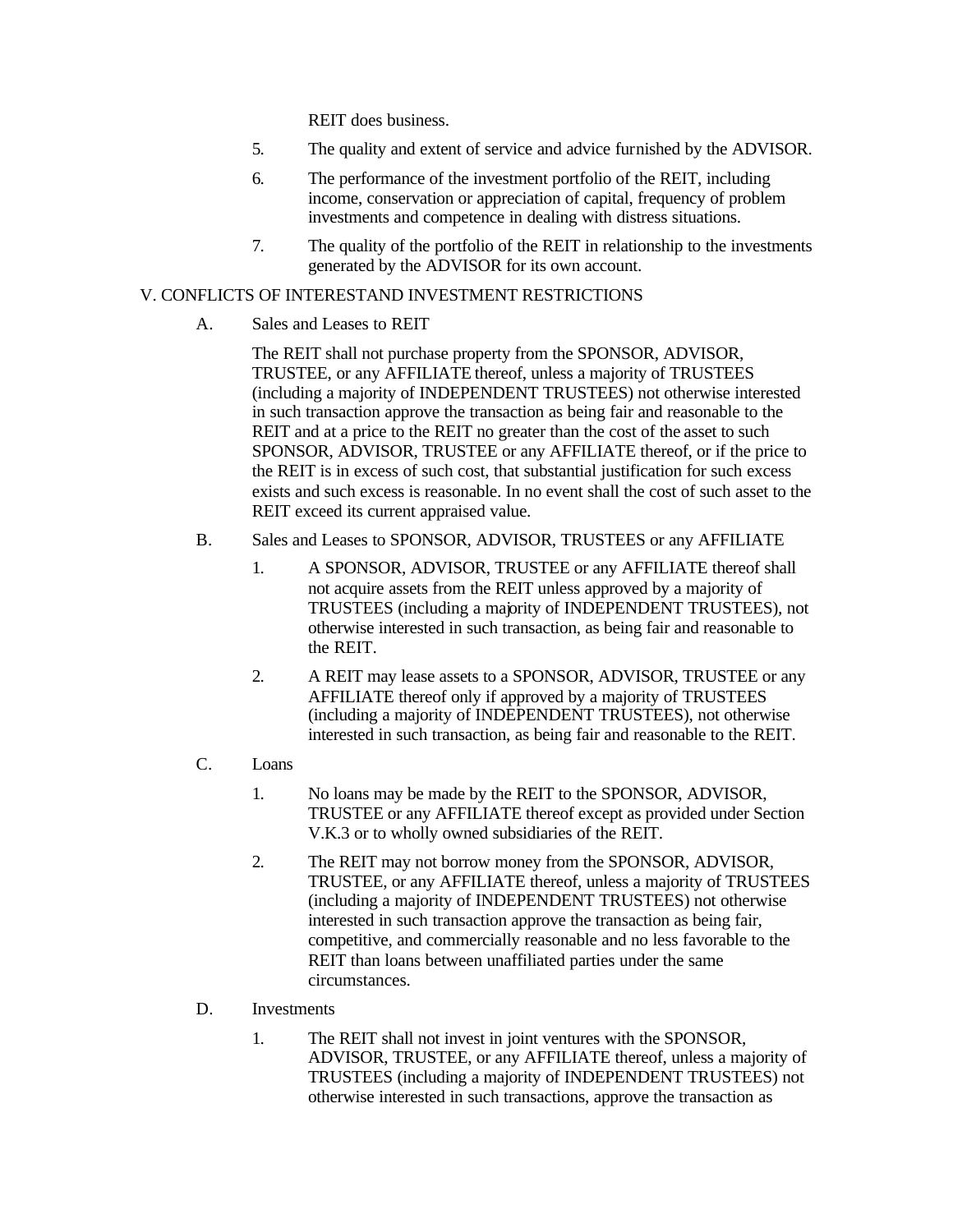being fair and reasonable to the REIT and on substantially the same terms and conditions as those received by the other joint venturers.

- 2. The REIT shall not invest in equity, securities unless a majority of*.* TRUSTEES (including a majority of INDEPENDENT TRUSTEES) not otherwise interested in such transaction approve the transaction as being fair, competitive, and commercially reasonable.
- E. Statement of Objectives
	- 1. The PROSPECTUS must state specific investment objectives of the REIT. It should indicate whether the primary objective is to obtain current income, tax benefits, or capital appreciation for its SHAREHOLDERS.
	- 2. The INDEPENDENT TRUSTEES shall review the investment policies of the REIT with sufficient frequency and at least annually to determine that the policies being followed by the REIT at any time are in the best interests of its SHAREHOLDERS. Each such determination and the basis therefor shall be set forth in the minutes of the TRUSTEES.
- F. Multiple PROGRAMS

The method for the allocation of the acquisition of properties by two or more PROGRAMS of the same SPONSOR or ADVISOR seeking to acquire similar types of assets shall be reasonable. The method shall be described in the PROSPECTUS. It shall be the duty of the TRUSTEES (including the INDEPENDENT TRUSTEES) to insure such method is applied fairly to the REIT.

G. Other Transactions

All other transactions between the REIT and the SPONSOR, ADVISOR, TRUSTEE or any AFFILIATE thereof, shall require approval by a majority of the TRUSTEES (including a majority of INDEPENDENT TRUSTEES) not otherwise interested in such transactions as being fair and reasonable to the REIT and on terms and conditions not less favorable to the REIT than those available from unaffiliated third parties.

H. Appraisal of Real Property

The consideration paid for real property acquired by the REIT shall ordinarily be based on the fair market value of the property as determined by a majority of the TRUSTEES. In cases in which a majority of the INDEPENDENT TRUSTEES so determine, and in all cases in which assets are acquired from the ADVISORS, TRUSTEES, SPONSORS or AFFILIATES thereof, such fair market value shall be as determined by an INDEPENDENT EXPERT selected by the INDEPENDENT TRUSTEES.

- I. Roll-Up Transaction
	- 1. In connection with a proposed ROLL-UP, an appraisal of all REIT assets shall be obtained from a competent, INDEPENDENT EXPERT. If the appraisal will be included in a PROSPECTUS used to offer the securities of a ROLL-UP ENTITY, the appraisal shall be filed with the SEC and the states as an Exhibit to the Registration Statement for the offering. Accordingly, an issuer using the appraisal shall be subject to liability for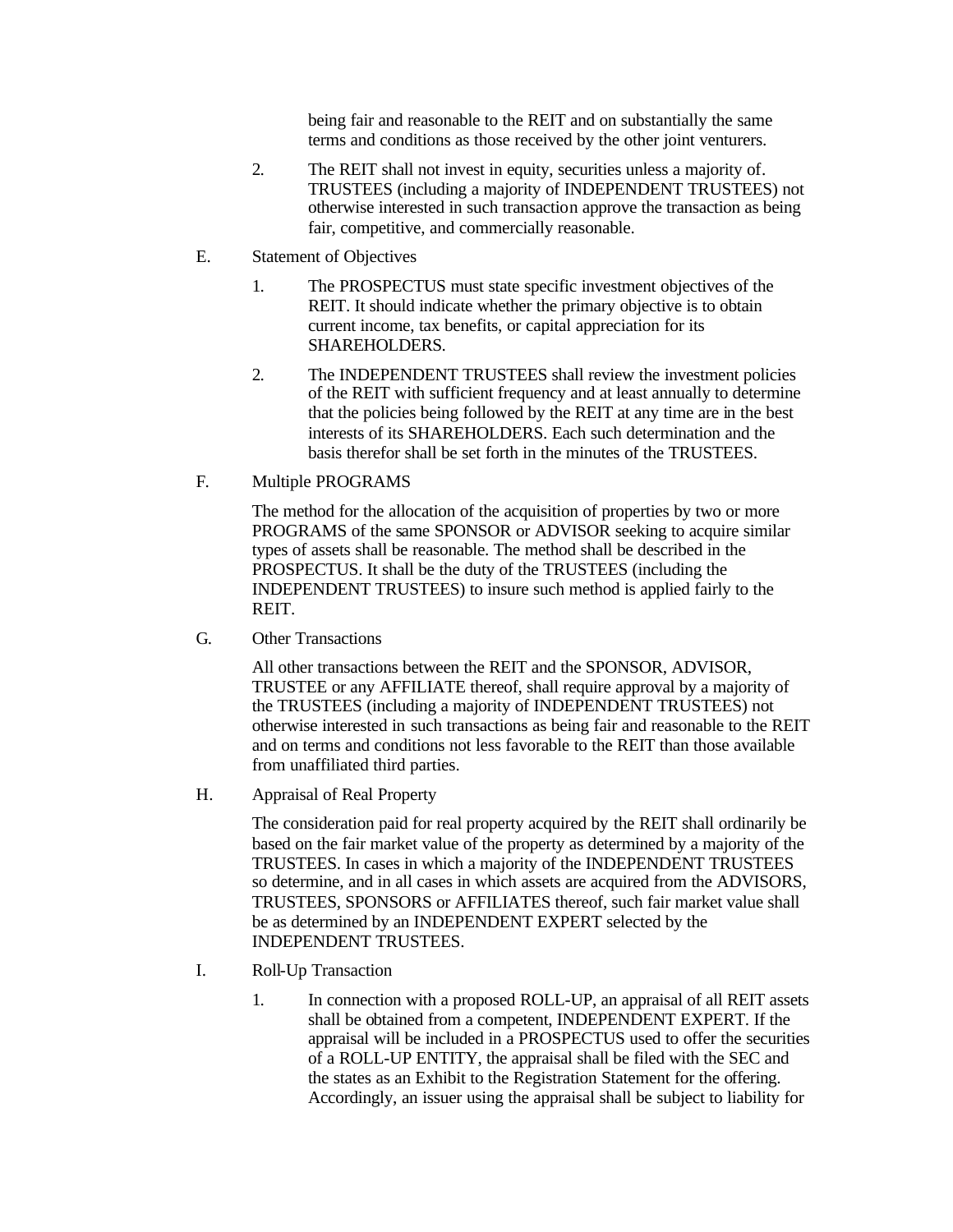violation of Section 11 of the Securities Act of 1933 and comparable provisions under state laws for any material misrepresentations or material omissions in the appraisal. REIT assets shall be appraised on a consistent basis. The appraisal shall be based on an evaluation of all relevant information, and shall indicate the value of the REIT'S assets as of a date immediately prior to the announcement of the proposed ROLL-UP transaction. The appraisal shall assume an orderly liquidation of REIT assets over a 12 month period. The terms of the engagement of the INDEPENDENT EXPERT shall clearly state that the engagement is for the benefit of the REIT and its investors. A summary of the independent appraisal, indicating all material assumptions underlying the appraisal, shall be included in a report to the investors in connection with a proposed ROLL-UP.

- 2. In connection with a proposed ROLL-UP, the PERSON sponsoring the ROLL-UP shall offer to SHAREHOLDERS who vote "no" on the proposal the choice of:
	- a. accepting the securities of the ROLL-UP ENTITY offered in the proposed ROLL-UP; or
	- b. one of the following:
		- i. remaining as SHAREHOLDERS of the REIT and preserving their interests therein on the same terms and conditions as existed previously; or
		- ii. receiving cash in an amount equal to the SHAREHOLDERS' pro-rata share of the appraised value of the net assets of the REIT.

COMMENT: With respect to the options speci-<br>
fied in Subsection V.I.2.(b), the PERSON sponsoring<br>
accept the security of the ROLL-UP ENTITY. fied in Subsection V.I.2.(b), the PERSON sponsoring the ROLL-UP needs only offer one of these alterna-

- 3. The REIT shall not participate in any proposed ROLL-UP which would result in SHAREHOLDERS having democracy rights in the ROLL-UP ENTITY that are less than those provided for under Sections VI.A., VI.B., VI.C., VI.D., VI.E of these Guidelines.
- 4. The REIT shall not participate in any proposed ROLL-UP which includes provisions which would operate to materially impede or frustrate the accumulation of shares by any purchaser of the securities of the ROLL-UP ENTITY (except to the minimum extent necessary to preserve the tax status of the ROLL-UP ENTITY). The REIT shall not participate in any proposed ROLL-UP which would limit the ability of an investor to exercise the voting rights of its securities of the ROLL-UP ENTITY on the basis of the number of REIT SHARES held by that investor.
- 5. The REIT shall not participate in any proposed ROLL-UP in which investors' rights of access to the records of the ROLL-UP ENTITY will be less than those provided for under Section VI.E of these Guidelines.
- 6. The REIT shall not participate in any proposed ROLL-UP in which any of the costs of the transaction would be borne by the REIT if the ROLL-UP is not approved by the SHAREHOLDERS.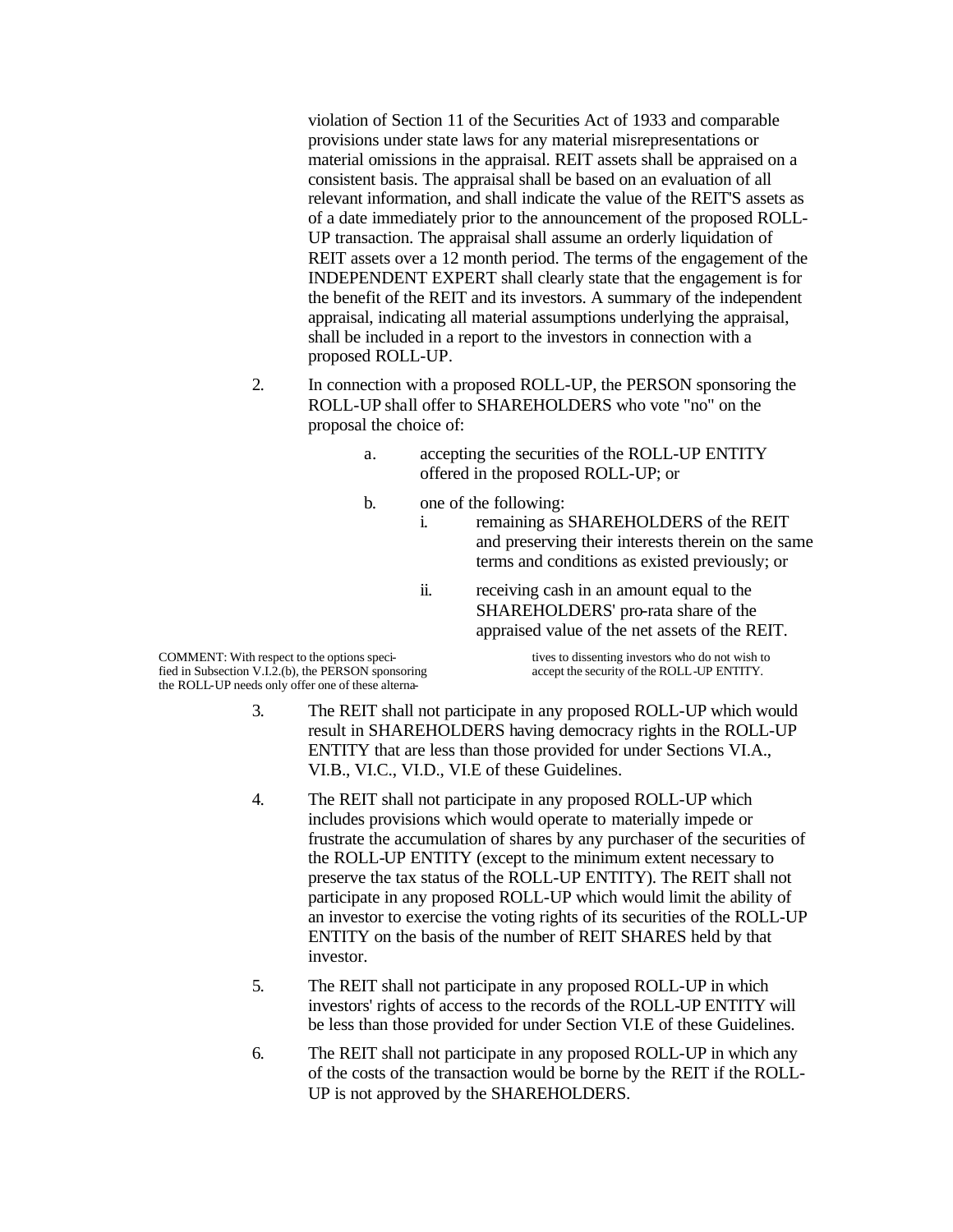## J. Leverage

The PROSPECTUS shall include an explanation of the borrowing policies of the REIT. The aggregate borrowings of the REIT, secured and unsecured, shall be reasonable in. relation to the NET ASSETS of the REIT and shall be reviewed by the TRUSTEES at least quarterly. The maximum amount of such borrowings in relation to the NET ASSETS shall, in the absence of a satisfactory showing that higher level of borrowing is appropriate, not exceed 300%. Any excess in borrowing over such 300% level shall be approved by a majority of the INDEPENDENT TRUSTEES and disclosed to SHAREHOLDERS in the next quarterly report of the REIT, along with justification for such excess.

- K. Other Limitations. The REIT may not:
	- 1. Invest more than 10% of its total assets in UNIMPROVED REAL PROPERTY or mortgage loans on UNIMPROVED REAL PROPERTY.
	- 2. Invest in commodities or commodity future contracts. Such limitation is not intended to apply to future contracts, when used solely for hedging purposes in connection with the REIT's ordinary business of investing in real estate assets and mortgages.
	- 3. Invest in or make mortgage loans unless an appraisal is obtained concerning the underlying property except for those loans insured or guaranteed by a government or government agency. In cases in which a majority of the INDEPENDENT TRUSTEES so determine, and in all cases in which the transaction is with the ADVISOR, TRUSTEES, SPONSOR or AFFILIATES thereof, such an appraisal must be obtained from an INDEPENDENT EXPERT concerning the underlying property. This appraisal shall be maintained in the REIT's records for at least five years, and shall be available for inspection and duplication by any SHAREHOLDER. In addition to the appraisal, a mortgagee's or owner's title insurance policy or commitment as to the priority of the mortgage or the condition of the title must be obtained. Further, the ADVISOR and TRUSTEES shall observe the following policies in connection with investing in or making mortgage loans:
		- a. The REIT shall not invest in real estate contracts of sale, otherwise known as land sale contracts, unless such contracts of sale are in recordable form and appropriately recorded in the chain of title.
		- b. The REIT shall not make or invest in mortgage loans, including construction loans, on any one property if the aggregate amount of all mortgage loans outstanding on the property, including the loans of the REIT, would exceed an amount equal to 85% of the appraised value of the property as determined by appraisal unless substantial justification exists because of the presence of other underwriting criteria. For purposes of this subsection, the "aggregate amount of all mortgage loans outstanding on the property, including the loans of the REIT," shall include all interest (excluding contingent participation in income and/or appreciation in value of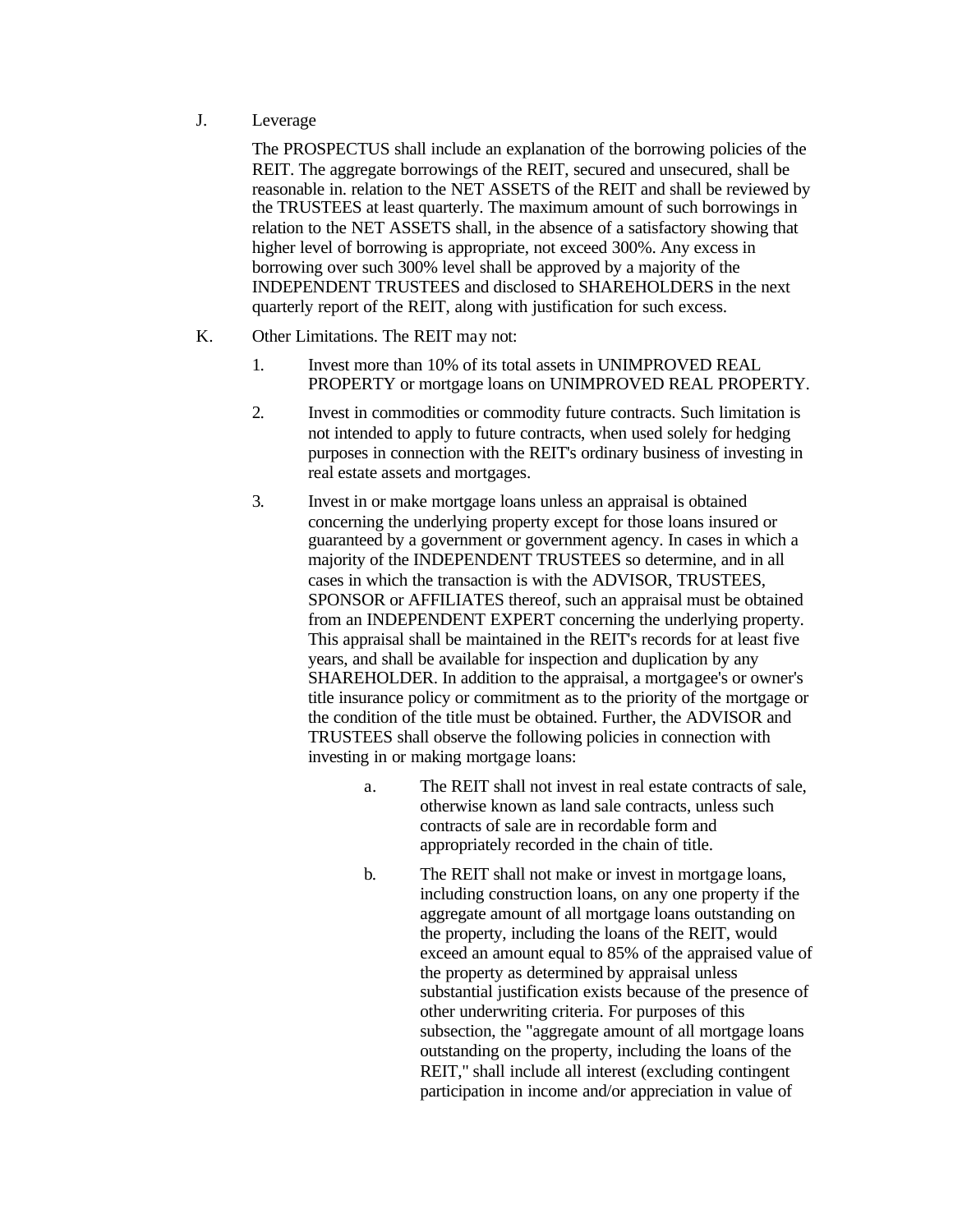the mortgaged property), the current payment of which may be deferred pursuant to the terms of such loans, to the extent that deferred interest on each loan exceeds 5% per annum of the principal balance of the loan;

minimum standards in connection with the invest-<br>ment in or making of mortgage loans by a REIT.<br>Agency: where the loan is secured by the pledge or ment in or making of mortgage loans by a REIT. The standards may be exceeded for a particular assignment of other real estate or another real estate registration if the mortgage loans are supported by  $\frac{1}{2}$  mortgage; where rents are assigned under a lease registration if the mortgage loans are .supported by sound underwriting criteria, such as the net worth of where a tenant or tenants have demonstrated<br>the borrower, the credit rating of the borrower based<br>through historical net worth and cash flow the abil-on the borrower; the credit rating of the borrower based historical financial performance, or collateral adequate to justify waiver from application of this sec-<br>
tion. The standards may also be exceeded where<br>
ADMINISTRATOR. tion. The standards may also be exceeded where

COMMENT: Section V.K.3(b) provides certain program mortgage loans are or will be insured or ity to satisfy the terms of the lease; or where similar

- c. The REIT shall not make or invest in any mortgage loans that are subordinate to any mortgage or equity interest of the ADVISOR, TRUSTEES, SPONSORS or any AFFILIATE of the REIT.
- 4. Issue redeemable equity securities.
- 5. Issue debt securities unless the historical debt service coverage (in the most recently completed fiscal year) as adjusted for known changes is sufficient to properly service that higher level of debt.
- 6. Issue options or warrants to purchase its SHARES to the ADVISOR, TRUSTEES, SPONSORS or any AFFILIATE thereof except on the same terms as such options or warrants are sold to the general public. The REIT may issue options or warrants to persons not so connected with the REIT but not at exercise prices less than the fair market value of such securities on the date of grant and for consideration (which may include services) that in the judgement of the INDEPENDENT TRUSTEES, has a market value less than the value of such option on the date of grant. Options or warrants issuable to the ADVISOR, TRUSTEES, SPONSORS or any AFFILIATE thereof shall not exceed an amount equal to 10% of the outstanding SHARES of the REIT on the date of grant of any options or warrants.
- 7. Issue its shares on a deferred payment basis or other similar arrangement.

#### VI. RIGHTS AND OBLIGATIONS OF SHAREHOLDERS

- A. Meetings
	- 1. There shall be an annual meeting of the SHAREHOLDERS of the REIT upon reasonable notice and within a reasonable period (not less than 30 days) following delivery of the annual report. The TRUSTEES, including the INDEPENDENT TRUSTEES, shall be required to take reasonable steps to insure that this requirement is met.
	- 2. Special meetings of the SHAREHOLDERS may be called by the chief executive officer, by a majority of the TRUSTEES or by a majority of the INDEPENDENT TRUSTEES, and shall be called by an officer of the REIT upon written request of SHAREHOLDERS holding in the aggregate not less than 10% of the outstanding SHARES of the REIT entitled to vote at such meeting. Upon receipt of a written request, either in person or by mail, stating the purpose(s) of the meeting, the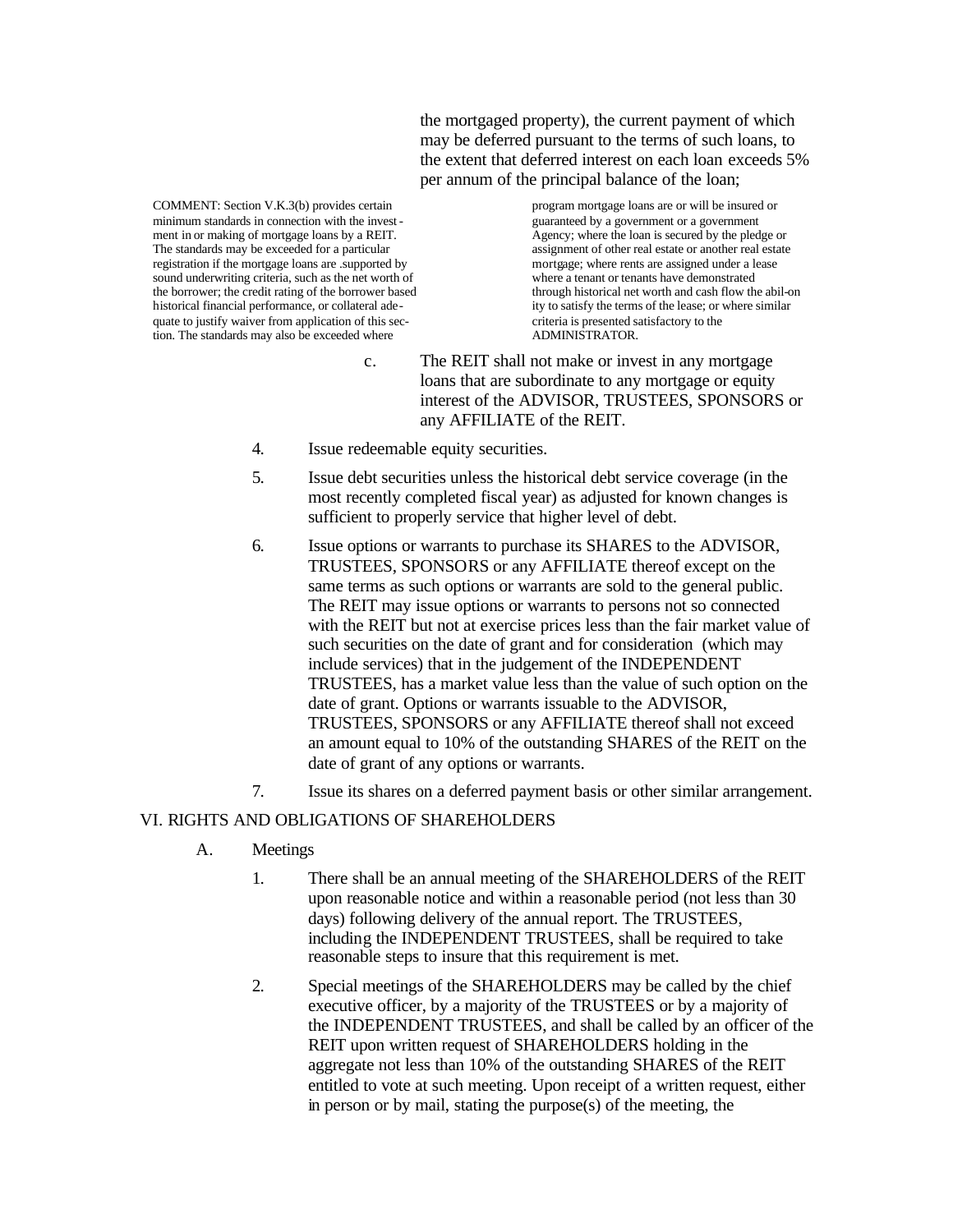SPONSOR shall provide all SHAREHOLDERS within ten days after receipt of said request, written notice, either in person or by mail, of a meeting and the purpose of such meeting to be held on a date not less than fifteen nor more than sixty days after the distribution of such notice, at a time and place specified in the request, or if none is specified, at a time and place convenient to SHAREHOLDERS.

- B. Voting Rights of SHAREHOLDER
	- 1. A public offering of equity securities of a REIT other than voting shares will be looked upon with disfavor.
	- 2. The voting rights per share of equity securities of the REIT (other than the publicly held equity securities of the REIT) sold in a private offering shall not exceed voting rights which bear the same relationship to the voting rights of the publicly held shares of the REIT as the consideration paid to the REIT for each privately offered REIT share bears to the book value of each outstanding publicly held share.
	- 3. The DECLARATION OF TRUST must provide that a majority of the then outstanding SHARES may, without the necessity for concurrence by the TRUSTEES, vote to:
		- a. amend the DECLARATION OF TRUST;
		- b. terminate the REIT;
		- c. remove the TRUSTEES.
	- 4. The DECLARATION OF TRUST must provide that a majority of SHAREHOLDERS present in person or by proxy at an Annual Meeting at which a quorum is present, may, without the necessity for concurrence by the TRUSTEES, vote to elect the TRUSTEES. A quorum shall be 50% of the then outstanding shares.
	- 5. Without concurrence of a majority of the outstanding SHARES, the TRUSTEES may not:
		- a. amend the DECLARATION OF TRUST, except for amendments which do not adversely affect the rights, preferences and privileges of SHAREHOLDERS including amendments to provisions relating to, TRUSTEE qualifications, fiduciary duty, liability and indemnification, conflicts of interest, investment policies or investment restrictions;
		- b. sell all or substantially all of the REIT's assets other than in the ordinary course of the REIT'S business or in connection with liquidation and dissolution;
		- c. cause the merger or other reorganization of the REIT; or
		- d. dissolve or liquidate the REIT, other than before the initial investment in property.

The REIT's assets shall mean the sale of two-thirds fair market value of these assets. Or more of the REIT's assets based on the total

COMMENT: A sale of all or substantially all of number of properties and mortgages, or the current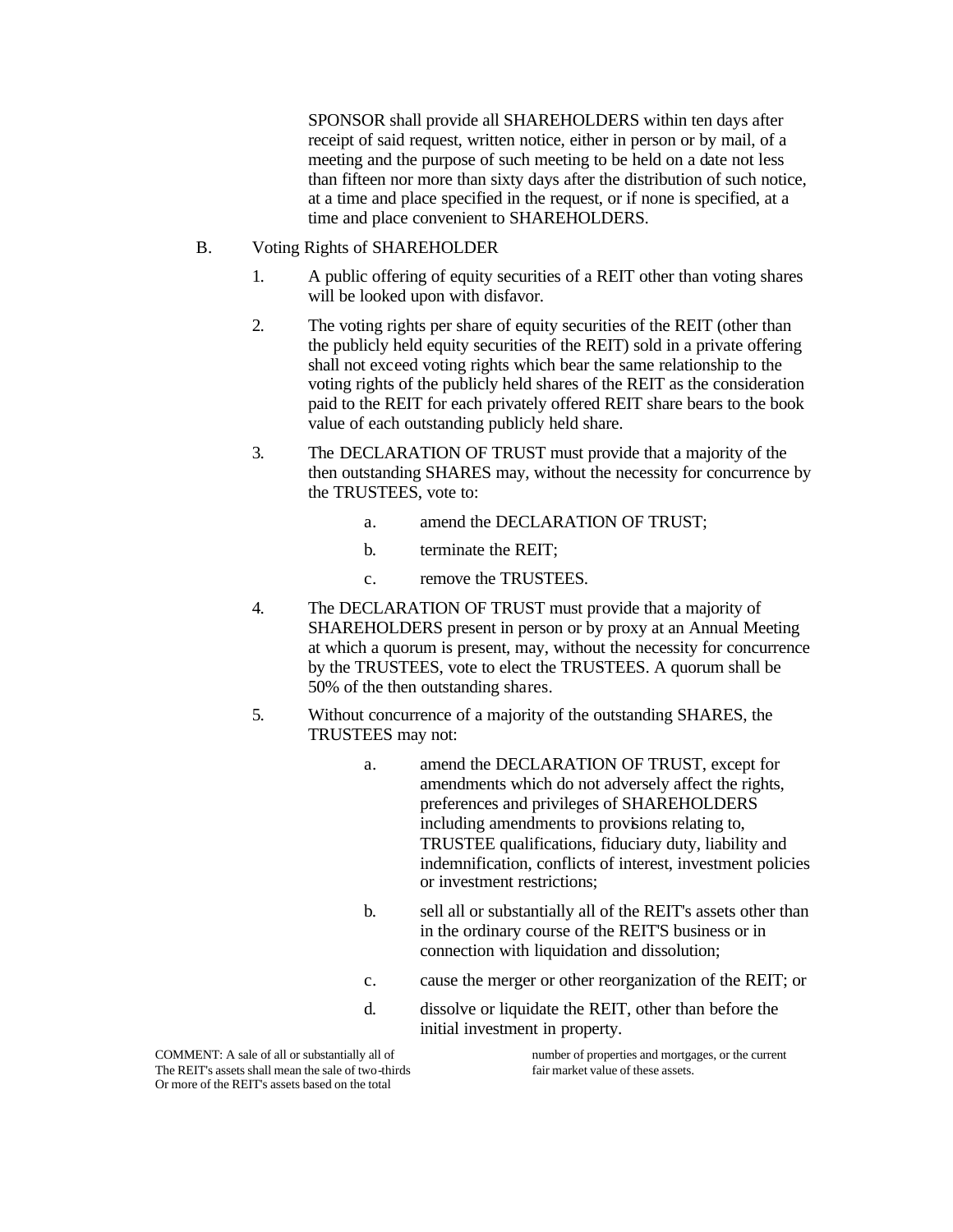6. With respect to SHARES owned by the ADVISOR, the TRUSTEES, or any AFFILIATE, neither the ADVISOR, nor the TRUSTEES, nor any AFFILIATE may vote or consent on matters submitted to the SHAREHOLDERS regarding the removal of the ADVISOR, TRUSTEES or any AFFILIATE or any transaction between the REIT and any of them. In determining the requisite percentage in interest of SHARES necessary to approve a matter on which the ADVISOR, TRUSTEES and any AFFILIATE may not vote or consent, any SHARES owned by any of them shall not be included.

## C. Liability of SHAREHOLDERS

The DECLARATION OF TRUST shall provide that:

- 1. The SHARES of the REIT shall be non-assessable by the REIT whether a trust, corporation or other entity.
- 2. The SHAREHOLDERS of the REIT which is not a corporation shall not be personally liable on account of any of the contractual obligations undertaken by the REIT.
- 3. All written contracts to which the REIT which is not a corporation is a party shall include a provision that the SHAREHOLDER shall not be personally liable thereon.
- D. Reports
	- 1. The DECLARATION OF TRUST shall provide that the REIT shall cause to be prepared and mailed or delivered to each SHAREHOLDER as of a record date after the end of the fiscal year and each holder of other publicly held securities of the REIT within 120 days after the end of the fiscal year to which it relates an annual report for each fiscal year ending after the initial public offering of its securities which shall include:
		- a. financial statements prepared in accordance with generally accepted accounting principles which are audited and reported on by independent certified public accountants;
		- b. the ratio of the costs of raising capital during the period to the capital raised:
		- c. the aggregate amount of advisory fees and the aggregate amount of other fees paid to the ADVISOR and any AFFILIATE of the ADVISOR by the REIT and including fees or charges paid to the ADVISOR and any AFFILIATE of the ADVISOR by third parties doing business with the REIT;
		- d. the TOTAL OPERATING EXPENSES of the REIT, stated as a percentage of AVERAGE INVESTED ASSETS and as a percentage of its NET INCOME;
		- e. a report from the INDEPENDENT TRUSTEES that the policies being followed by the REIT are in the best interests of its SHAREHOLDERS and the basis for such determination; and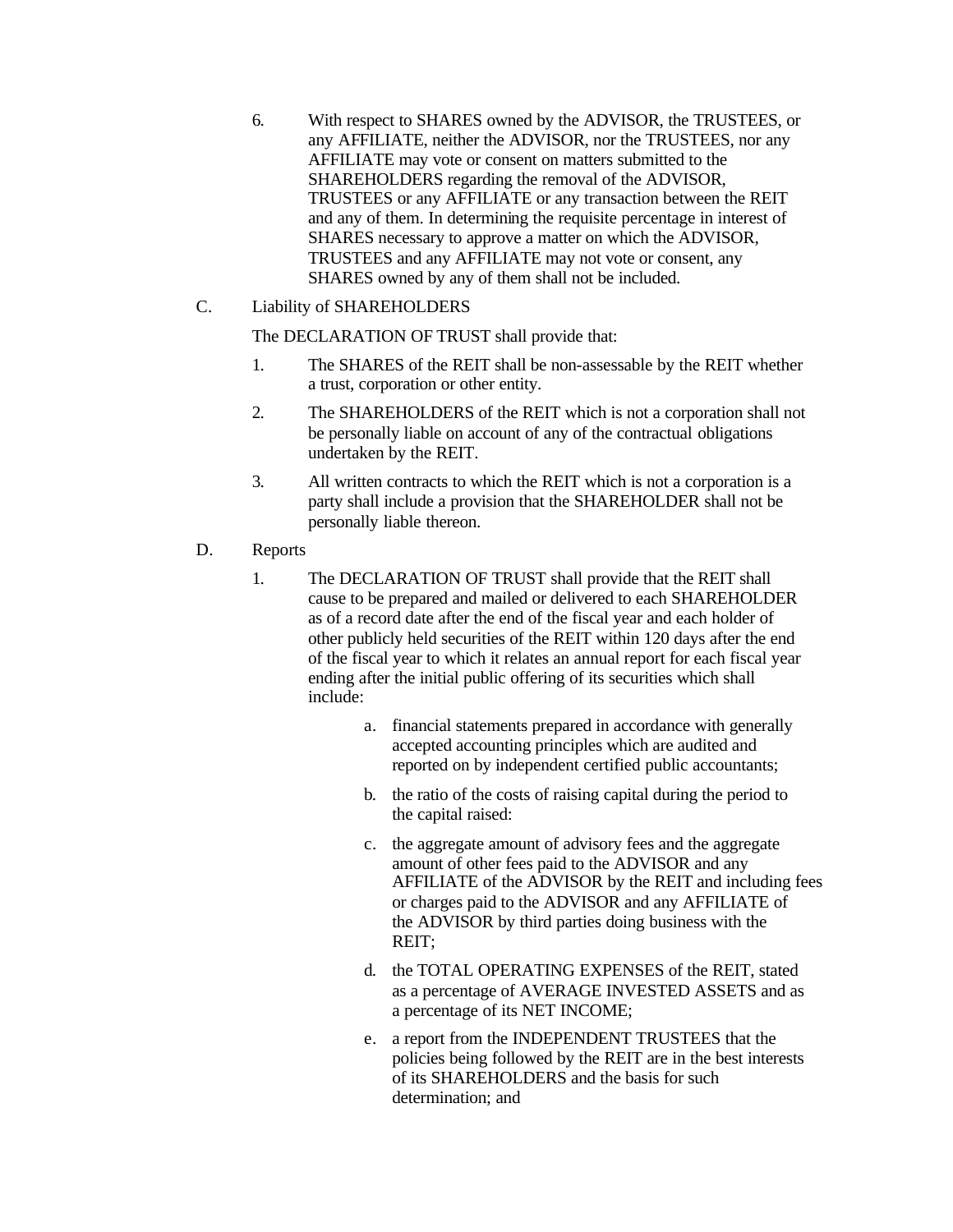f. separately stated, full disclosure of all material terms, factors, and circumstances surrounding any and all transactions involving the REIT, TRUSTEES, ADVISORS, SPONSORS and any AFFILIATE thereof occurring in the year for which the annual report is made. INDEPENDENT TRUSTEES shall be specifically charged with a duty to examine and comment in the report on the fairness of such transactions;

actions would include the lease or purchase of prop-<br>Erty by the REIT to or from any TRUSTEE, ADVISOR, SPONSOR or AFFILIATE; and loan AFFILIATE thereof. Transactions involving, directly or indirectly, the

COM.ME,NT: A partial enumeration of such trans REIT and any TRUSTEE, ADVISOR, SPONSOR actions would include the lease or purchase of prop-<br>or AFFILIATE; and any joint venture involving the REIT and a TRUSTEE, ADVISOR, SPONSOR or

> 2. The TRUSTEES, including the INDEPENDENT TRUSTEES, shall be required to take reasonable steps to insure that the above requirements are met.

COMMENT: The above section is not intended to to be presented to SHAREHOLDERS in an annual Be exhaustive of the type and extent of information.

E. Access to Records

Any SHAREHOLDER and any designated representative thereof shall be permitted access to all records of the REIT at all reasonable times, and may inspect and copy any of them. Inspection of the REIT books and records by the ADMINISTRATOR shall be provided upon reasonable notice and during nomal business hours. The DECLARATION OF TRUST shall include the following provisions regarding access to the list of SHAREHOLDERS:

- 1. An alphabetical list of the names, addresses, and telephone numbers of the SHAREHOLDERS of the REIT along with the number of SHARES held by each of them (the "SHAREHOLDER List") shall be maintained as part of the books and records of the REIT and shall be available for inspection by any SHAREHOLDER or the SHAREHOLDER'S designated agent at the home office of the REIT upon the request of the SHAREHOLDER;
- 2. The SHAREHOLDER List shall be updated at least quarterly to reflect changes in the information contained therein.
- 3. A copy of the SHAREHOLDER List shall be mailed to any SHAREHOLDER requesting the SHAREHOLDER List within ten days of the request. The copy of the SHAREHOLDER List shall be printed in alphabetical order, on white paper, and in a readily readable type size (in no event smaller than 10-point type). A reasonable charge for copy work may be charged by the REIT.
- 4. The purposes for which a SHAREHOLDER may request a copy of the SHAREHOLDER List include, without limitation, matters relating to SHAREHOLDERS' voting rights under the REIT agreement, and the exercise of SHAREHOLDERS' rights under federal proxy laws; and
- 5. If the ADVISOR or TRUSTEES of the REIT neglects or refuses to exhibit; produce, or mail a copy of the SHAREHOLDER List as requested, the ADVISOR, and the TRUSTEES shall be liable to any SHAREHOLDER requesting the list for the costs, including attorneys'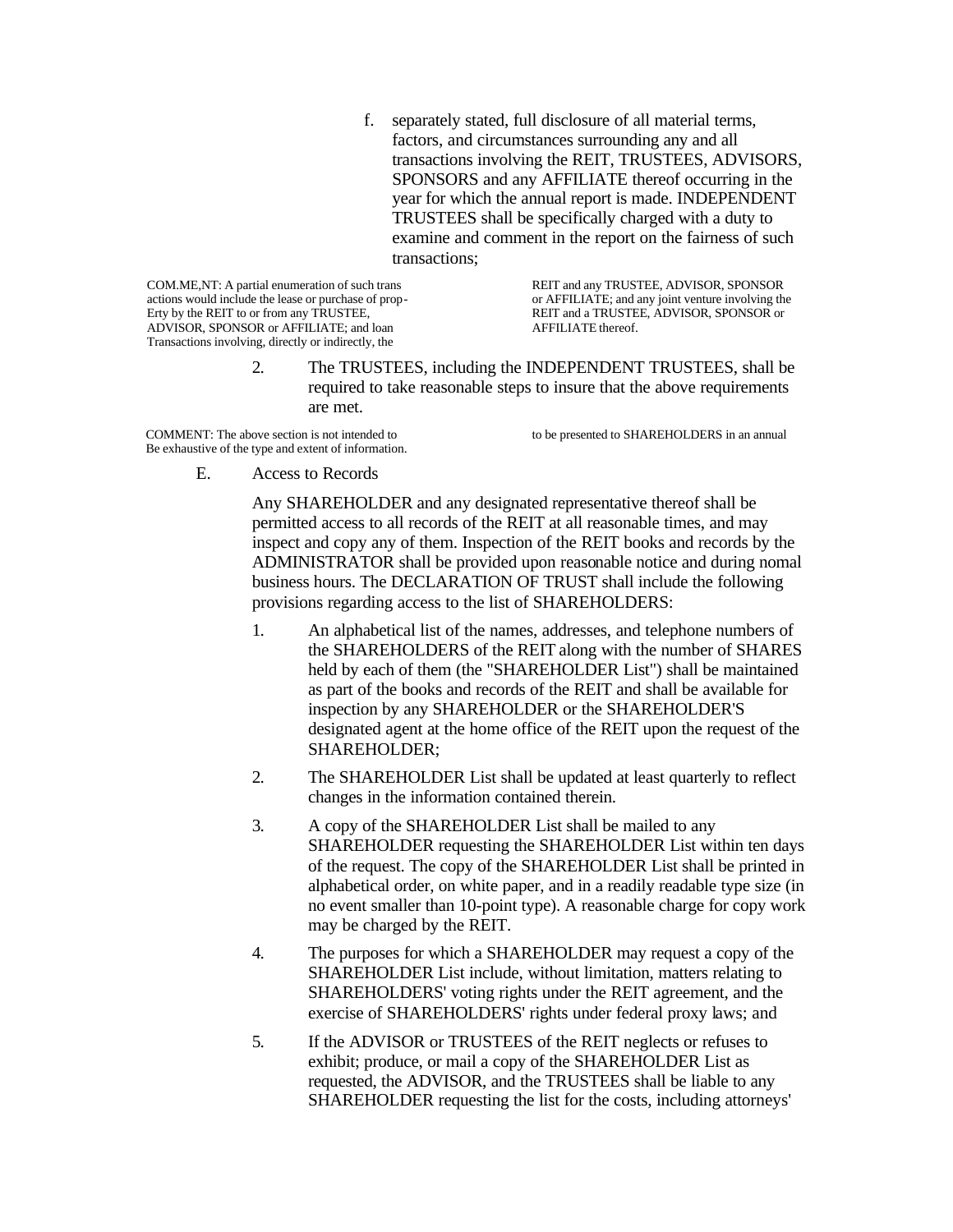fees, incurred by that SHAREHOLDER for compelling the production of the SHAREHOLDER List, and for actual damages suffered by any SHAREHOLDER by reason of such refusal or neglect. It shall be a defense that the actual purpose and reason for the requests for inspection or for a copy of the SHAREHOLDER List is to secure such list of SHAREHOLDERS or other information for the purpose of selling such list or copies thereof, or of using the same for a commercial purpose other than in the interest of the applicant as a SHAREHOLDER relative to the affairs of the REIT. The REIT may require the SHAREHOLDER requesting the SHAREHOLDER List to represent that the list is not requested for a commercial purpose unrelated to the SHAREHOLDER'S interest in the REIT. The remedies provided hereunder to SHAREHOLDERS requesting copies of the SHAREHOLDER List are in addition to, and shall not in any way limit, other remedies available to SHAREHOLDERS under federal law, or the laws of any state.

F. Repurchase of SHARES

Ordinarily, the REIT is not obligated to repurchase any of the SHARES. However, the REIT is not precluded from voluntarily repurchasing the SHARES if such repurchase does not impair the capital or operations of the REIT. The REIT may have excess share provisions that provide for mandatory redemption. The SPONSOR, ADVISOR, TRUSTEES or AFFILIATES are prohibited from receiving a fee on the repurchase of the SHARES by the REIT.

#### G. Distribution Reinvestment Plans

All Distribution Reinvestment Plans shall, at the minimum provide for the following:

- 1. All material information regarding the distribution to the SHAREHOLDER and the effect of reinvesting such distribution, including the tax consequences thereof, shall be provided to the SHAREHOLDER at least annually.
- 2. Each SHAREHOLDER participating in the plan shall have a reasonable opportunity to withdraw from the plan at least annually after receipt of the information required in subparagraph (1) above.

#### H. Distributions

The DECLARATION OF TRUST shall state the manner in which distributions to SHAREHOLDERS are to be determined.

I. Distributions in Kind

Distributions in kind shall not be permitted, except for;

- 1. distributions of readily marketable securities;
- 2. distributions of beneficial interests in a liquidating trust established for the dissolution of the REIT and the liquidation of its assets in accordance with the terms of the DECLARATION OF TRUST; or
- 3. distributions of in-kind property which meet all of the following conditions:
	- a. The TRUSTEES advise each SHAREHOLDER of the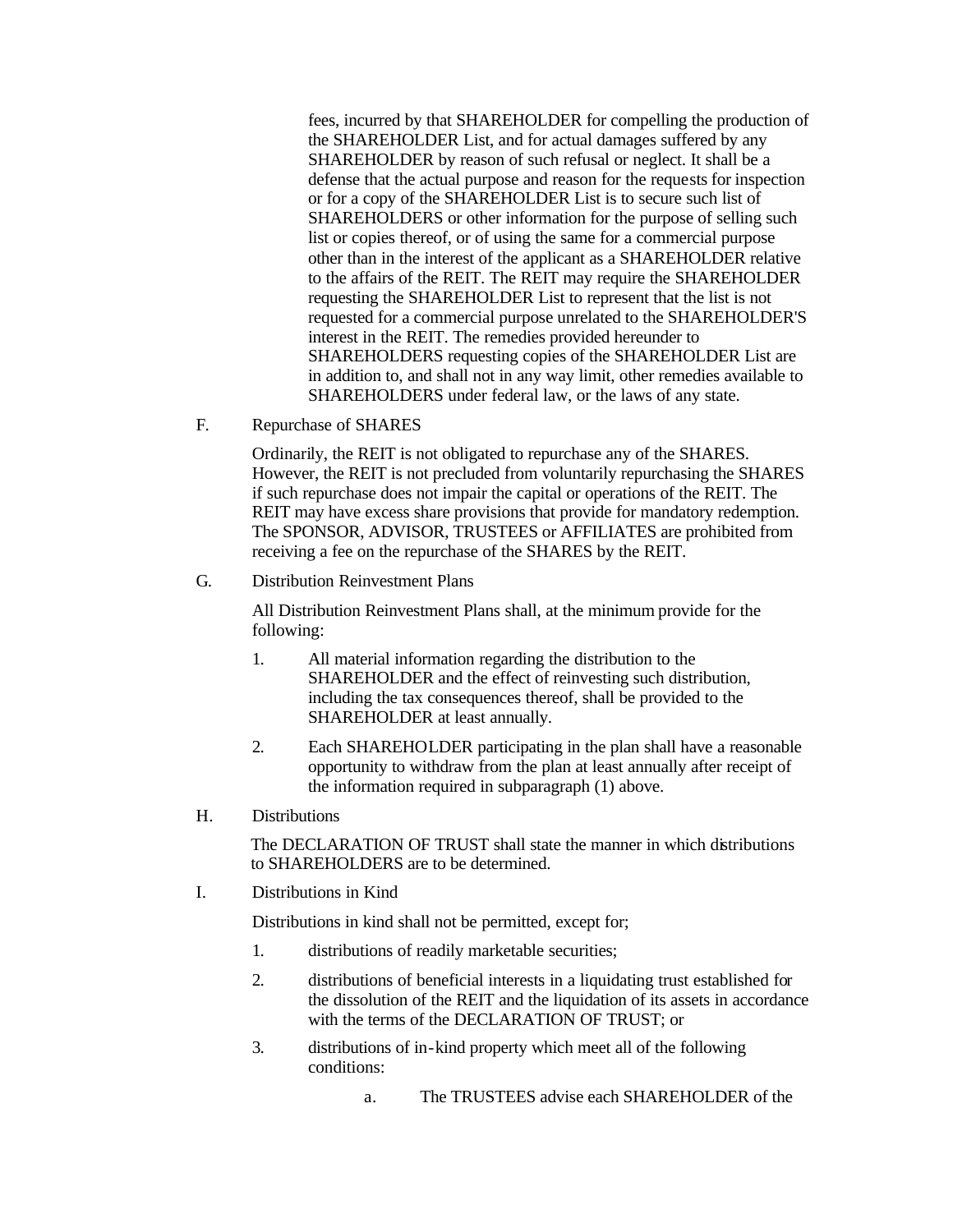risks associated with direct ownership of the property.

- b. The TRUSTEES offer each SHAREHOLDER the election of receiving in-kind property distributions.
- c. The Trustees distribute in-kind property only to those SHAREHOLDERS who accept the TRUSTEES'S offer.

#### VII. DISCLOSURE AND MARKETING

A. Sales Material

Sales material, including without limitation, books, pamphlets, movies, slides, article reprints, television and radio commercials, materials prepared for broker/dealer use only, sales presentations (including prepared presentations to prospective SHAREHOLDERS at group meetings) and all other advertising used in the offer or sale of units shall conform to filing, disclosure, and adequacy requirements under any applicable state regulations Statements made in sales material communicated directly or indirectly to the public may not conflict with, or modify risk factors or other statements made in the PROSPECTUS.

- B. PROSPECTUS and its Contents
	- 1. PROSPECTUS

A PROSPECTUS which is not part of a Registration Statement declared effective by the Securities and Exchange Commission pursuant to the Securities Act of 1933 shall generally conform to the disclosure requirements which would apply if the offering were so registered. The format and information requirements of applicable Guide(s) promulgated by the Securities and Exchange Commission shall be followed, with appropriate adjustments made for the different business of the REIT.

- 2. Prohibited Representations
	- a. In connection with the offering and sale of SHARES in a REIT, neither the SPONSOR(S) nor the underwriter(s) may, in writing or otherwise, directly or indirectly, represent or imply that an Administrator has approved the merits of the investment or any aspects thereof.
	- b. Any reference to the REIT'S compliance with these Guidelines or any provisions herein which connotes or implies compliance shall not be allowed.
- 3. Forecasts and Projections
	- a. Neither the PROSPECTUS nor any sales material communicated directly or indirectly to the public shall contain a quantitative estimate of a REIT'S anticipated economic performance or anticipated return to participants, in the form of investment objectives, cash distributions, tax benefits or otherwise, except as permitted by this Section of these Guidelines.
	- b. The presentation of predicted future results of operations of programs shall be permitted but not required for SPECIFIED ASSET REITS and shall be prohibited for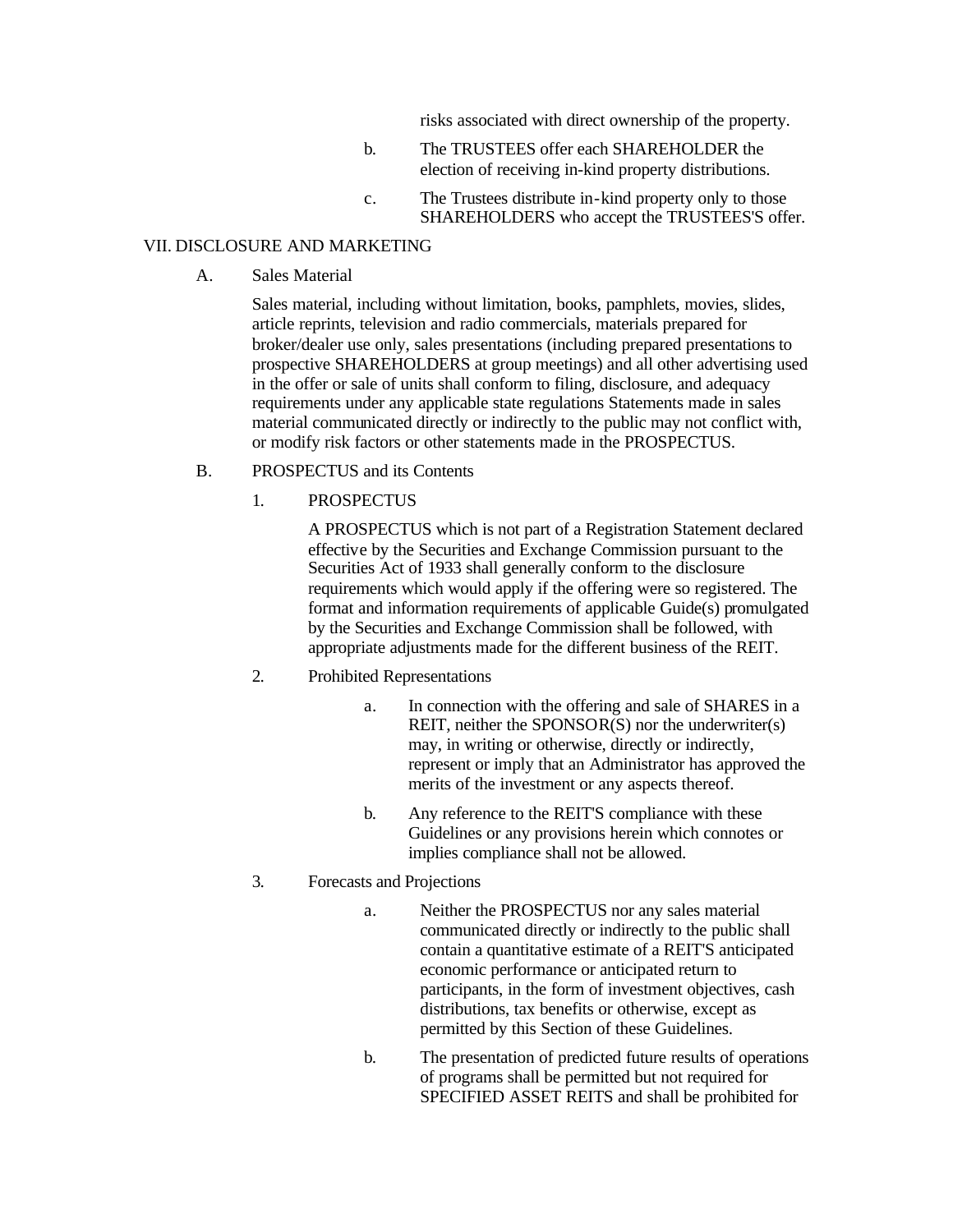all other REITS. The cover of the PROSPECTUS must contain in bold face language one of the following statements:

- i. for SPECIFIED ASSET REITS with forecasts: "Forecasts are contained in this prospectus. Any representation to the contrary and any predictions, written or oral, which do not conform to that contained in the prospectus shall not be permitted"; or
- ii. for all other REITS: "The use of forecasts in this offering is prohibited. Any representation to the contrary and any predictions, written or oral, as to the amount or certainty of any present or future cash benefit or tax consequence which may flow from an investment in this program is not permitted."
- c. Content of Forecasts

Forecasts for SPECIFIED ASSET REITS may be included in the PROSPECTUS and sales material of the REIT only if they comply with all of the following requirements:

- i. Generally, forecasts shall be realistic in their predictions and shall clearly identify the assumptions made with respect to all material features of presentation. Forecasts should be examined by an independent certified public accountant in accordance with the Guide for Prospective Financial Statements and the Statement on Standards for Accountant's Services on Prospective Financial Information as promulgated by the American Institute of Certified Public Accountants. The report of the independent certified public accountant must be included in the PROSPECTUS.
- ii. if any part of the forecast appears in the sales material, the entire forecast must be presented.
- iii. Forecasts shall generally be for a period equivalent to the anticipated holding period for REIT assets. Forecasts which do not extend through the expected term of the REIT'S life must show the effects of a hypothetical liquidation of program assets under good and bad conditions. Yield information may not be presented for Forecasts which do not extend through the expected term of the REIT'S life.
- iv. Forecasts shall disclose possible undesirable tax consequences of an early sale of program assets,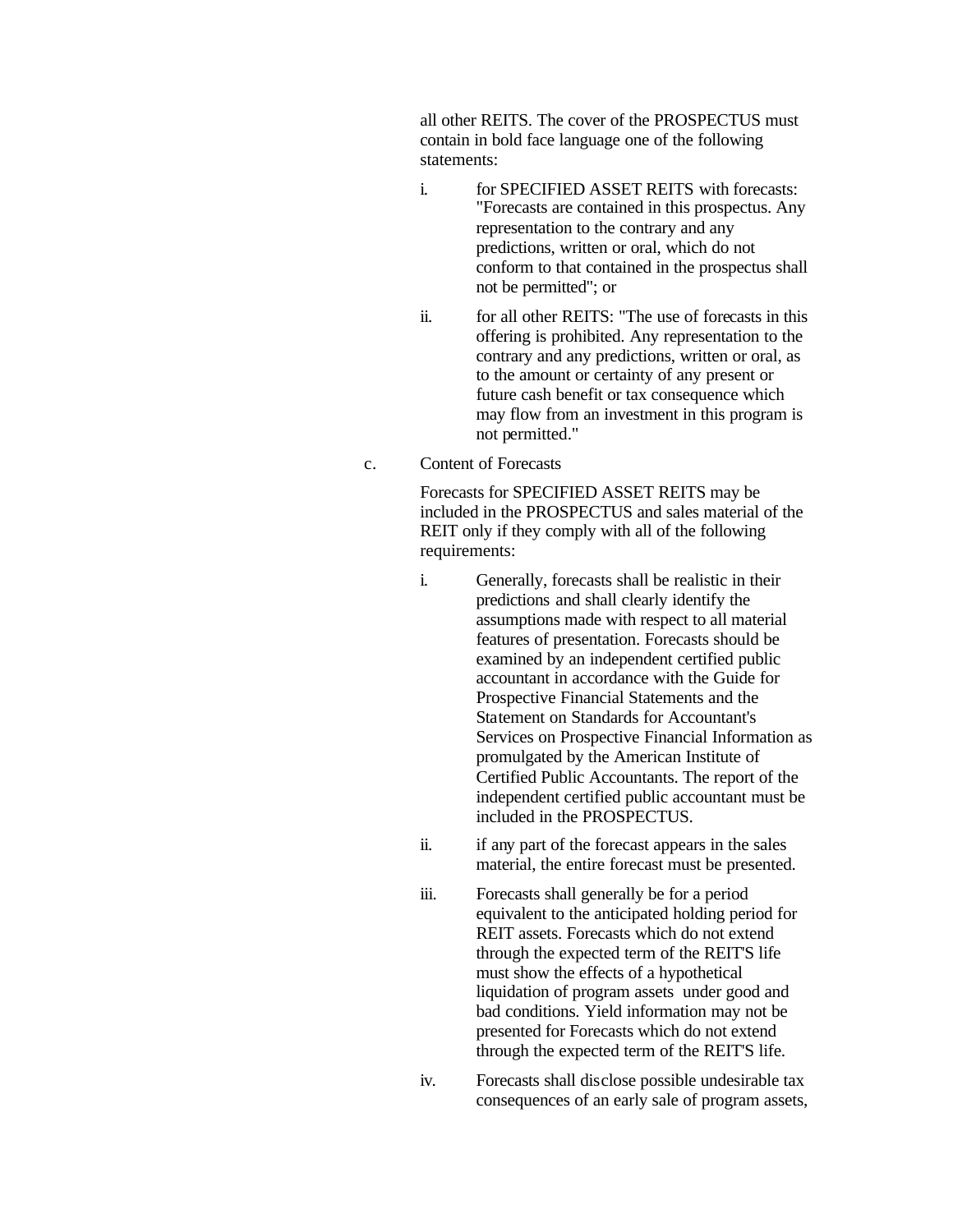such as depreciation recapture, the loss of prior year tax credits or the possible failure to generate sufficient cash from the disposition to pay the associated tax liabilities.

- v. In computing any rate of return or yield to investors, no unrealized gains or value shall be included.
- C. The ADMINISTRATOR may require that the DECLARATION OF TRUST be given to prospective SHAREHOLDERS.

## VIII. MISCELLANEOUS

A. Provisions of the DECLARATION OF TRUST

The requirements and/or provisions of appropriate portions of the following Sections shall be included in the DECLARATION OF TRUST:

I.B.; II.A.; II.B.; II.C.; II.D.; II.E.; II.F.; II.G.; II.H.; III.B.; III.C.; III.F.; IV.A.2; IV.C.; IV.D.; IV.E.; IV.F.; IV.G.; V.A.; V.B.; V.C.; V.D.; V.E.2; V.G.; V.H.; V.I.; V.J.; V.K.; VI.A.; VI.B.; VI.C.; VI.D.; VI.E.; VI.F.; VI.G.; VI.H.; VI.I.

B. Amendments and Supplements

A marked copy of all amendments and supplements to an application shall be filed with the ADMINISTRATOR as soon as the amendment or supplement is available.

C. Cross Reference Sheet Requirement

The CROSS REFERENCE SHEET shall be included with the application for registration.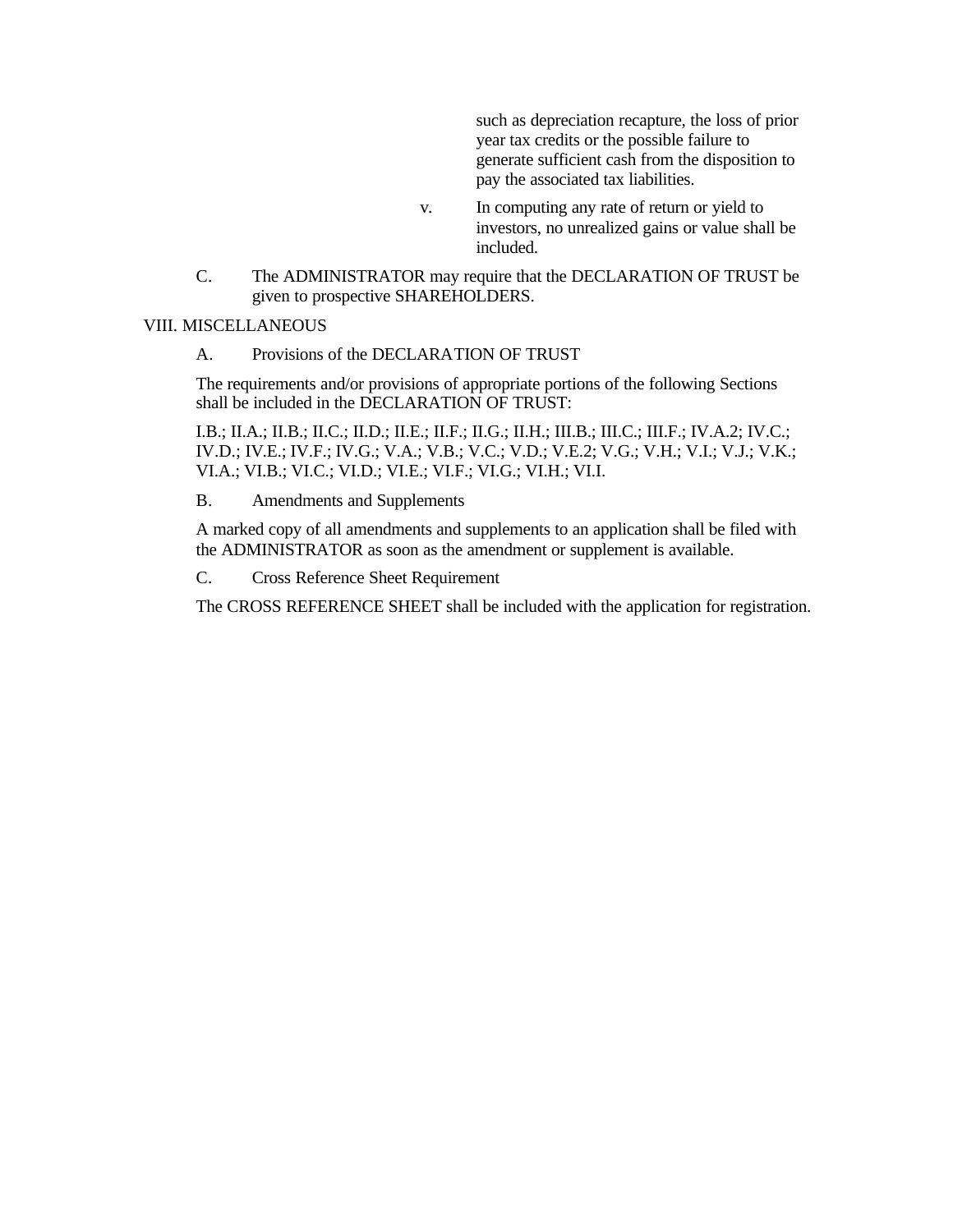# **REIT GUIDELINES CROSS REFERENCE SHEET**

## **General Instructions**

- 1. This CROSS REFERENCE SHEET should be completed and submitted with the Application for Registration.
- 2. Sections which are not applicable should be noted as such.
- 3. Provisions of the REIT which vary from the Guidelines must be explained by endnote; for example, if the REIT uses a defined term which is different from the Guidelines' definition, the variance must be explained. Endnotes should be numbered sequentially in the column designated "Endnotes" and should be presented on a rider identified as "Endnotes" with each endnote on the rider numerically corresponding to the endnote identified on the CROSS REFERENCE SHEET.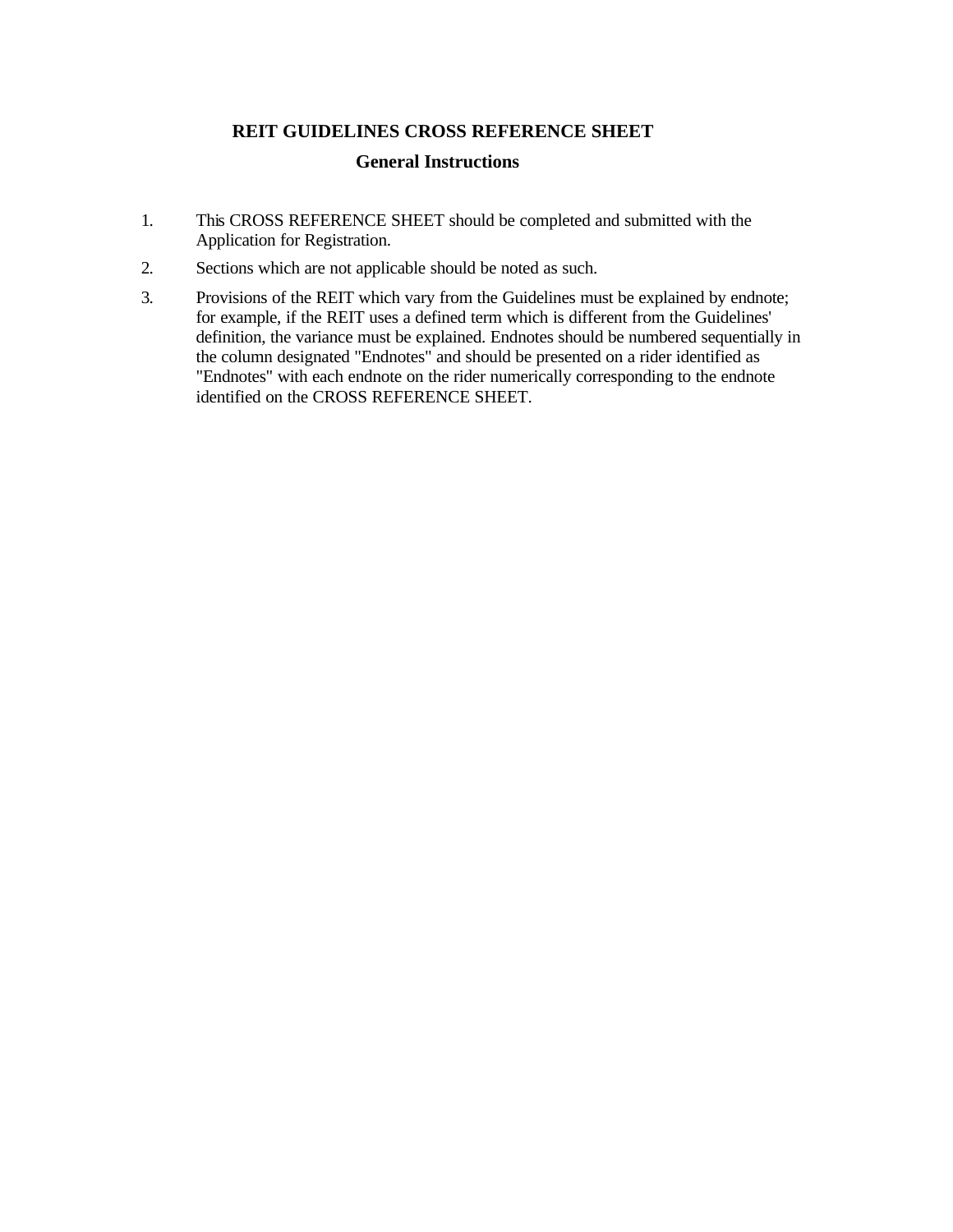## **REIT GUIDELINES CROSS REFERENCE SHEET**

Name of Applicant: \_\_\_\_\_\_\_\_\_\_\_\_\_\_\_\_\_\_\_\_\_\_\_\_\_\_\_\_\_\_\_\_\_\_\_\_\_\_\_\_\_\_\_\_\_\_\_\_\_\_\_\_\_\_

|     | Guideline Section                                                                                                                                                                                                                                                                 | <b>Section Number</b><br><b>Declaration of Trust</b> | Page Number<br>Prospectus                                                                                              | <b>Endnote</b> See<br>Instruction 3 |  |  |
|-----|-----------------------------------------------------------------------------------------------------------------------------------------------------------------------------------------------------------------------------------------------------------------------------------|------------------------------------------------------|------------------------------------------------------------------------------------------------------------------------|-------------------------------------|--|--|
| LB. | <b>Definitions</b>                                                                                                                                                                                                                                                                |                                                      |                                                                                                                        |                                     |  |  |
| 2.  |                                                                                                                                                                                                                                                                                   |                                                      |                                                                                                                        |                                     |  |  |
| 3.  |                                                                                                                                                                                                                                                                                   |                                                      |                                                                                                                        |                                     |  |  |
| 4.  | the control of the control of the control of the control of                                                                                                                                                                                                                       |                                                      |                                                                                                                        |                                     |  |  |
| 5.  | <u> Alexandria (m. 1858)</u>                                                                                                                                                                                                                                                      |                                                      |                                                                                                                        |                                     |  |  |
| 6.  |                                                                                                                                                                                                                                                                                   |                                                      |                                                                                                                        |                                     |  |  |
| 7.  | Competitive Real Estate Commission                                                                                                                                                                                                                                                |                                                      |                                                                                                                        |                                     |  |  |
| 8.  | Contract Price for the Property__________<br><u>and the state of the state of the state of the state of the state of the state of the state of the state of the state of the state of the state of the state of the state of the state of the state of the state of the state</u> |                                                      |                                                                                                                        |                                     |  |  |
| 9.  |                                                                                                                                                                                                                                                                                   |                                                      | <u> Alexandria (Carlo Carlo Carlo Carlo Carlo Carlo Carlo Carlo Carlo Carlo Carlo Carlo Carlo Carlo Carlo Carlo Ca</u> |                                     |  |  |
| 12. |                                                                                                                                                                                                                                                                                   |                                                      |                                                                                                                        |                                     |  |  |
| 13. | <u> Alexandria de la conte</u>                                                                                                                                                                                                                                                    |                                                      |                                                                                                                        |                                     |  |  |
| 14. | <u>state and the state of the state of the state</u>                                                                                                                                                                                                                              |                                                      |                                                                                                                        |                                     |  |  |
| 17. |                                                                                                                                                                                                                                                                                   |                                                      | <u>and the second contract of the second contract</u>                                                                  |                                     |  |  |
| 18. |                                                                                                                                                                                                                                                                                   |                                                      |                                                                                                                        |                                     |  |  |
| 19. | Organization & Offering Expenses<br><u>experience</u> and the contract of the contract of the                                                                                                                                                                                     |                                                      |                                                                                                                        |                                     |  |  |
| 23. |                                                                                                                                                                                                                                                                                   |                                                      |                                                                                                                        |                                     |  |  |
| 24. | <u>and the state of the state of the state</u>                                                                                                                                                                                                                                    |                                                      |                                                                                                                        |                                     |  |  |
| 25. |                                                                                                                                                                                                                                                                                   |                                                      | <u>and the contract of the contract of the contract</u>                                                                |                                     |  |  |
| 26. |                                                                                                                                                                                                                                                                                   |                                                      | the control of the control of the control of the control of                                                            |                                     |  |  |
| 27. |                                                                                                                                                                                                                                                                                   |                                                      | <u> Alexandria (m. 1858)</u>                                                                                           |                                     |  |  |
| 28. |                                                                                                                                                                                                                                                                                   |                                                      |                                                                                                                        |                                     |  |  |
| 29. | Total Operating Expenses                                                                                                                                                                                                                                                          |                                                      |                                                                                                                        |                                     |  |  |
| 30. | $Trustees.$<br><u> Alexandria (m. 1858)</u>                                                                                                                                                                                                                                       |                                                      |                                                                                                                        |                                     |  |  |
| 31. |                                                                                                                                                                                                                                                                                   | Unimproved Real Property_____________                | <u> 1989 - Johann Harry Harry Harry Harry Harry Harry Harry Harry Harry Harry Harry Harry Harry Harry Harry Harry</u>  |                                     |  |  |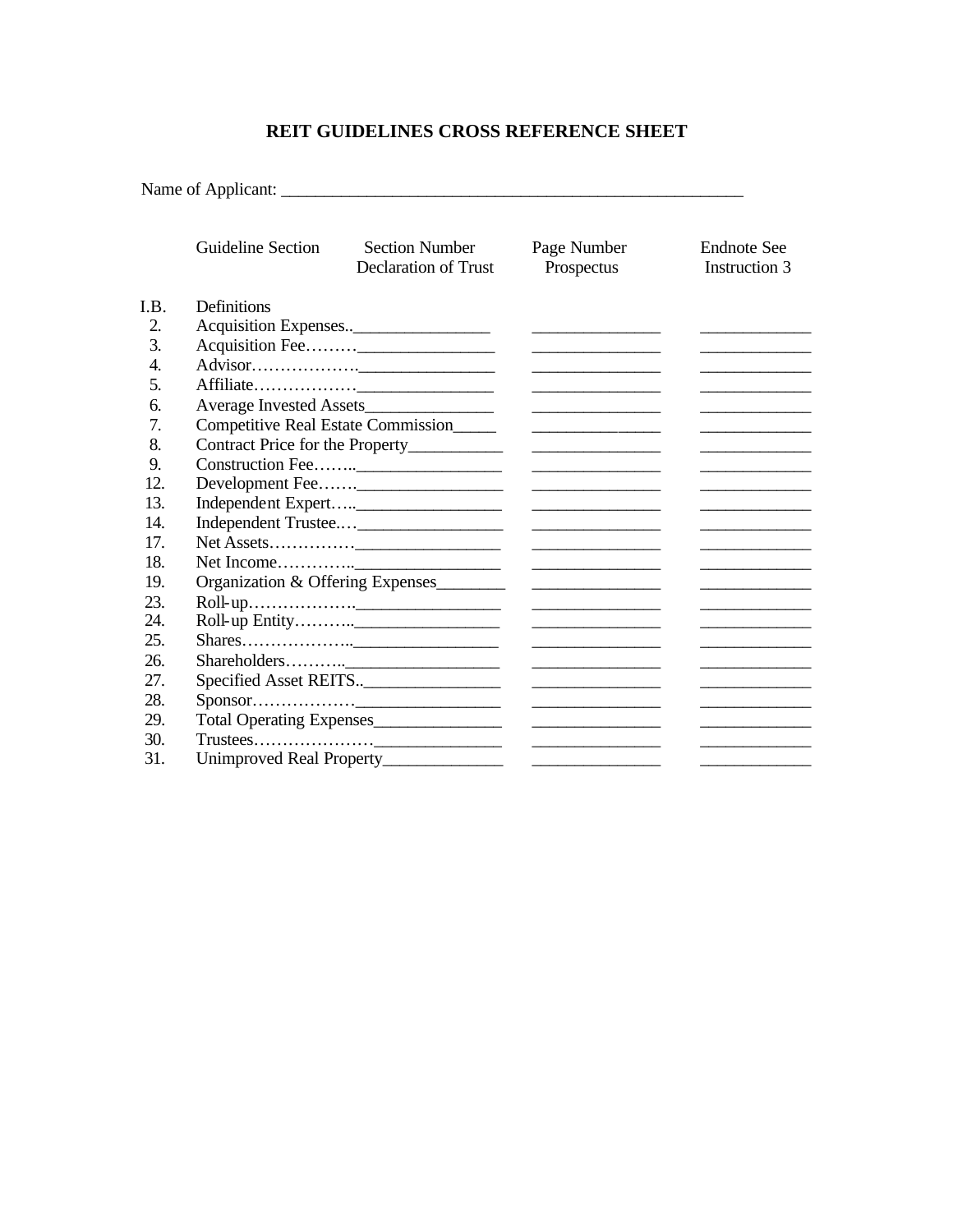|                 | <b>Guideline Section</b>                                                                                                                               | <b>Section Number</b><br><b>Declaration of Trust</b>                                                                                                                                                                                 | Page Number<br>Prospectus                                                                                                 | <b>Endnote See</b><br>Instruction 3               |  |  |  |
|-----------------|--------------------------------------------------------------------------------------------------------------------------------------------------------|--------------------------------------------------------------------------------------------------------------------------------------------------------------------------------------------------------------------------------------|---------------------------------------------------------------------------------------------------------------------------|---------------------------------------------------|--|--|--|
| Ш.              | Requirements of Sponsor,<br>Advisor, Trustees & Affiliates                                                                                             |                                                                                                                                                                                                                                      |                                                                                                                           |                                                   |  |  |  |
| A.              |                                                                                                                                                        |                                                                                                                                                                                                                                      |                                                                                                                           |                                                   |  |  |  |
| <b>B.</b>       | Number & Election of Trustees                                                                                                                          |                                                                                                                                                                                                                                      |                                                                                                                           |                                                   |  |  |  |
| $\mathcal{C}$ . |                                                                                                                                                        |                                                                                                                                                                                                                                      |                                                                                                                           |                                                   |  |  |  |
| D.              | Experience of Trustees                                                                                                                                 | <u> Alexandria (Carlos Carlos Carlos Carlos Carlos Carlos Carlos Carlos Carlos Carlos Carlos Carlos Carlos Carlos Carlos Carlos Carlos Carlos Carlos Carlos Carlos Carlos Carlos Carlos Carlos Carlos Carlos Carlos Carlos Carlo</u> |                                                                                                                           |                                                   |  |  |  |
| E.              |                                                                                                                                                        |                                                                                                                                                                                                                                      |                                                                                                                           |                                                   |  |  |  |
| $F_{\cdot}$     |                                                                                                                                                        |                                                                                                                                                                                                                                      |                                                                                                                           |                                                   |  |  |  |
| G.              | <u> Albanya (Albanya)</u>                                                                                                                              |                                                                                                                                                                                                                                      |                                                                                                                           |                                                   |  |  |  |
| H.              | Arbitration Provisions                                                                                                                                 |                                                                                                                                                                                                                                      |                                                                                                                           |                                                   |  |  |  |
| Ш.              | Suitability of Shareholders                                                                                                                            |                                                                                                                                                                                                                                      |                                                                                                                           |                                                   |  |  |  |
| <b>B.</b>       |                                                                                                                                                        | Income & Net Worth Standards                                                                                                                                                                                                         | <u> Listen van die Stad van die Stad van die Stad van die Stad van die Stad van die Stad van die Stad van die Stad va</u> |                                                   |  |  |  |
| D.              | Subscription Agreements_______________<br><u> The Communication of the Communication</u><br><u> Louis Communication (Communication (Communication)</u> |                                                                                                                                                                                                                                      |                                                                                                                           |                                                   |  |  |  |
| E.              |                                                                                                                                                        |                                                                                                                                                                                                                                      |                                                                                                                           | <u> La Carlo de la Carlo de la Carlo de la Ca</u> |  |  |  |
| F.              |                                                                                                                                                        |                                                                                                                                                                                                                                      |                                                                                                                           |                                                   |  |  |  |
| IV.             | Fees, Compensation &                                                                                                                                   |                                                                                                                                                                                                                                      |                                                                                                                           |                                                   |  |  |  |
|                 | <b>Expenses</b>                                                                                                                                        |                                                                                                                                                                                                                                      |                                                                                                                           |                                                   |  |  |  |
| А.              |                                                                                                                                                        |                                                                                                                                                                                                                                      |                                                                                                                           |                                                   |  |  |  |
| <b>B.</b>       |                                                                                                                                                        |                                                                                                                                                                                                                                      |                                                                                                                           |                                                   |  |  |  |
| C.              |                                                                                                                                                        |                                                                                                                                                                                                                                      | <u> Listen van die Stad van die Stad van die</u>                                                                          |                                                   |  |  |  |
|                 | <b>Acquisition Expenses</b>                                                                                                                            |                                                                                                                                                                                                                                      |                                                                                                                           |                                                   |  |  |  |
| D.              |                                                                                                                                                        |                                                                                                                                                                                                                                      |                                                                                                                           |                                                   |  |  |  |
| E.              |                                                                                                                                                        |                                                                                                                                                                                                                                      |                                                                                                                           |                                                   |  |  |  |
|                 | on Resale of Property                                                                                                                                  |                                                                                                                                                                                                                                      |                                                                                                                           |                                                   |  |  |  |
| F.              |                                                                                                                                                        |                                                                                                                                                                                                                                      | <u> Albanya (Albanya)</u>                                                                                                 |                                                   |  |  |  |
| G.              |                                                                                                                                                        |                                                                                                                                                                                                                                      |                                                                                                                           |                                                   |  |  |  |
| V.              | Conflicts of Interest &                                                                                                                                |                                                                                                                                                                                                                                      |                                                                                                                           |                                                   |  |  |  |
|                 | <b>Investment Restrictions</b>                                                                                                                         |                                                                                                                                                                                                                                      |                                                                                                                           |                                                   |  |  |  |
| А.              | Sales & Leases to REIT                                                                                                                                 |                                                                                                                                                                                                                                      |                                                                                                                           |                                                   |  |  |  |
| <b>B.</b>       |                                                                                                                                                        |                                                                                                                                                                                                                                      |                                                                                                                           |                                                   |  |  |  |
|                 | Sponsor, Advisor, Trustees or Affiliates                                                                                                               |                                                                                                                                                                                                                                      |                                                                                                                           |                                                   |  |  |  |
| C.              |                                                                                                                                                        |                                                                                                                                                                                                                                      |                                                                                                                           |                                                   |  |  |  |
| D.              | Investment                                                                                                                                             |                                                                                                                                                                                                                                      | — —                                                                                                                       |                                                   |  |  |  |